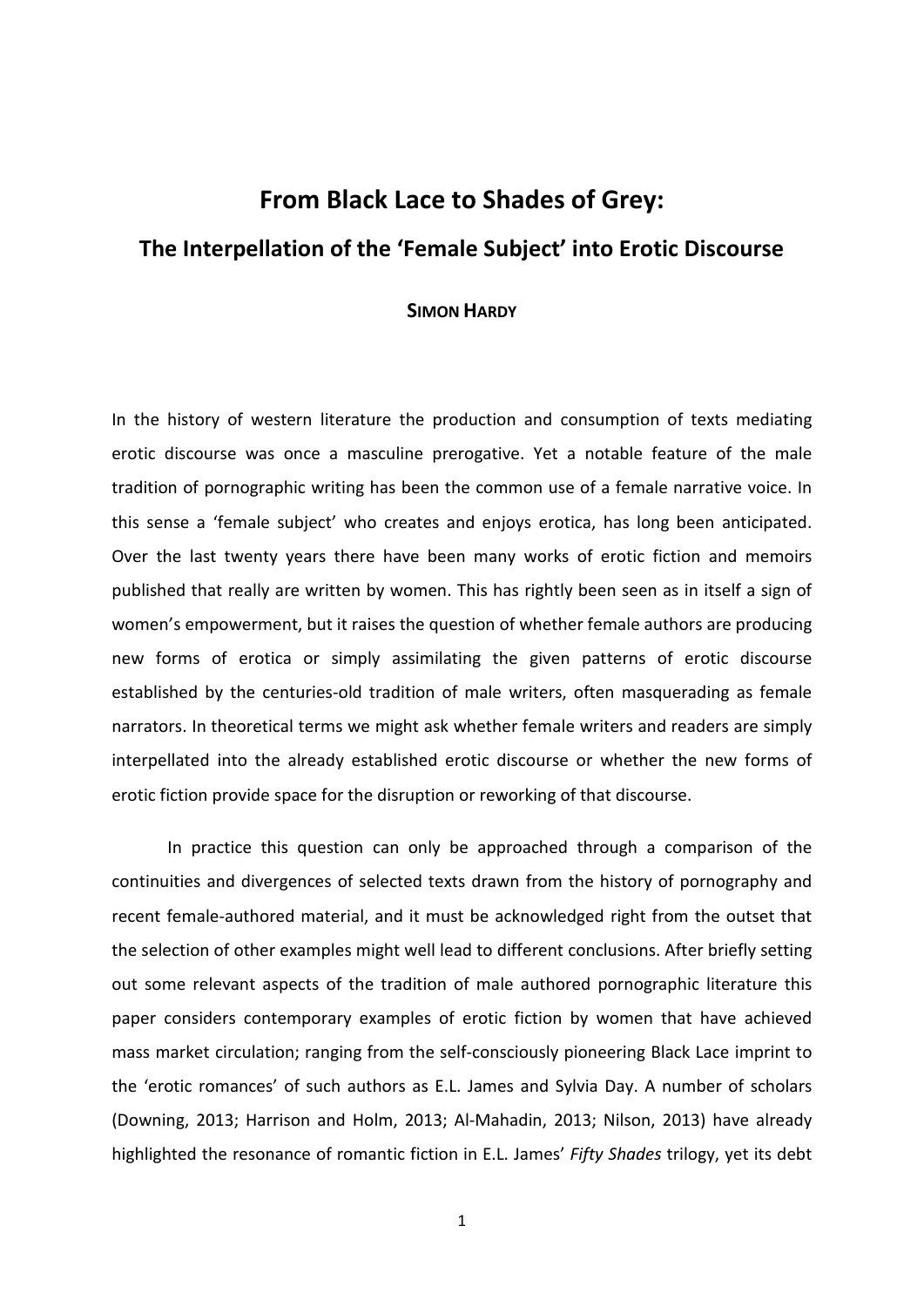to written pornography has received less attention. In fact, E.L. James' work can be seen as perfecting the generic hybridisation of romance with pornography, initiated by Black Lace, but doing so in a way that dissolves the radical potential of women's erotic writing, domesticating the play of erotic power dynamics in conformity with hetero-normative orthodoxy.

## **Pornography as a Masculine Literary Tradition**

Since there is no universally accepted definition of 'pornography' it is important to say that the term will be used here to refer to sexually explicit material that can be said to serve the primary purpose of sexual pleasure and arousal. Although the term was not widely used in this way until the late nineteenth century, the definition can be applied retrospectively to literary texts stretching back at least as far as John Cleland's germinal novel *Memoirs of a Woman of Pleasure*. No doubt when Cleland first published *Fanny Hill*, as it soon became known, in 1748 he had other motives for dissociating his name from a work he had written for cash and immediately wished 'buried and forgot' (Foxon, 1965, p.54); yet the serendipitous verisimilitude of implied female authorship must be seen alongside a series of quite deliberate stylistic devices that help to make *Fanny Hill* the first really influential 'pornographic' prose work in the English language. These devices include the basic form of the epistolary novel and the use of first person, present tense narration, which give Fanny's account both immediacy and realism. But it is above all the coupling of these contemporaneous literary innovations to the skilful assumption of a female narrative voice that makes Cleland's novel function effectively as pornography.

Yet, for all its incipient modernism *Fanny Hill* also reflected an archaic view, which prevailed into the mid-eighteenth century, of the bodies and appetites of women as coterminous with those of men, although women were seen as less capable of exercising reason and self-control. Thus Fanny is represented as becoming aroused by visual stimuli, readily masturbating, and as ejaculating in climaxes that synchronise perfectly those of her male partners. Cleland's representation differed markedly from the dominant understanding of female sexuality which subsequently developed in the nineteenth century.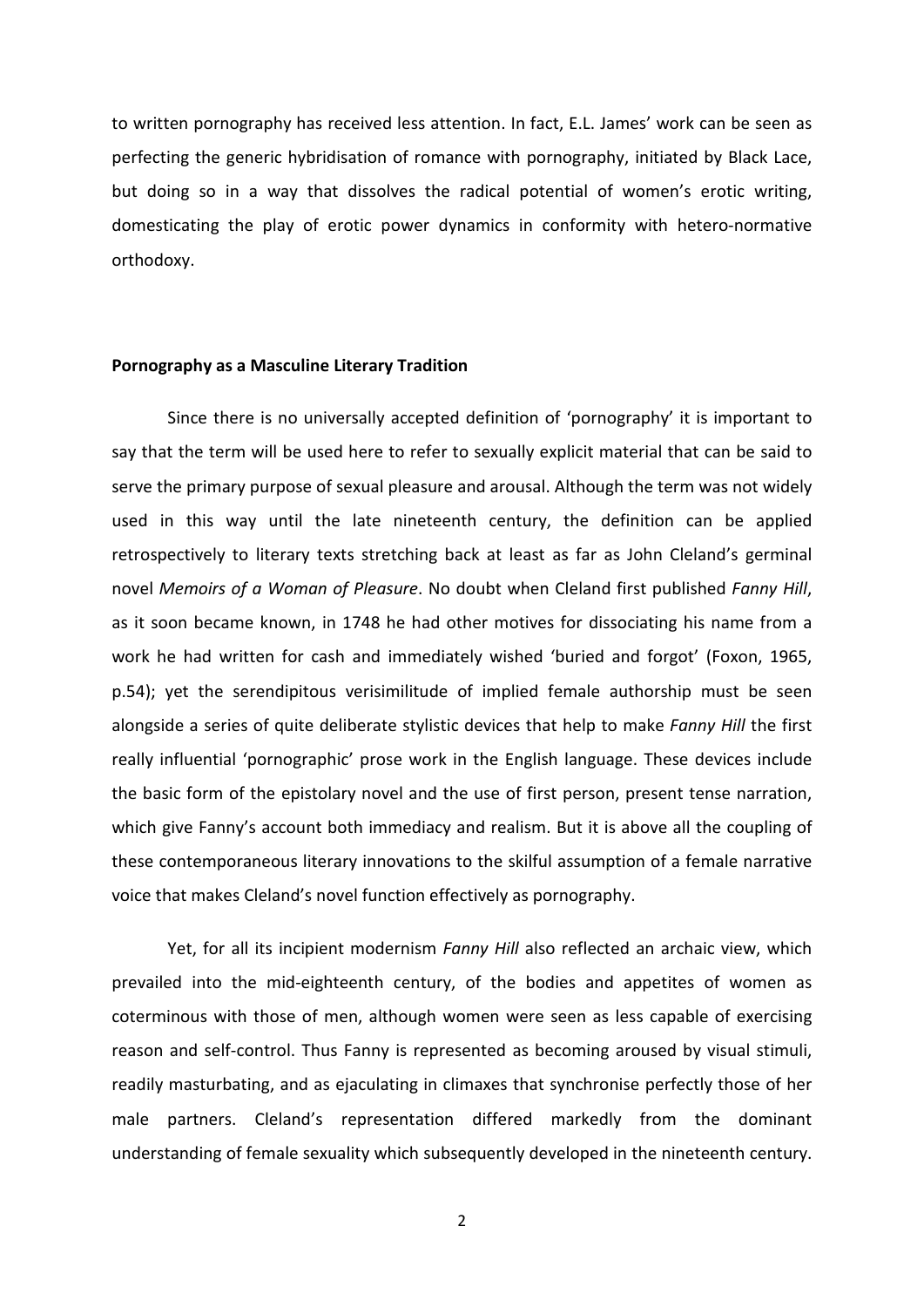In the Victorian age medical and moral authorities conceived male and female sexual bodies as incommensurably opposite, and women as possessing a fundamentally different, obscure and limited sexuality (Laqueur, 1992). In this context the adoption of Cleland's descriptive formulas in the proliferation of anonymous, though certainly still male-authored, pornographic writing that occurred in the nineteenth century took on a new significance. For example, the pornographic trope of female sexual incontinence, in such works as *The Lustful Turk* (1828) and *The Pearl* (1879-80), expressed a conscious dissidence from bourgeois moral hegemony. Indeed, the fondly held belief in the passionless woman was a particular target of these subversive narratives, in which the virtue of chaste, upper-class female characters would rapidly dissolve into a torrent of incontinent desire and orgasmic ejaculation. Here then, the still common use of female narration took on the role of indicting the ideal of pure womanhood.

A further element that seems to have become conventional to pornographic writing in the nineteenth century is that the desire to which the female voice attests is often submissive, in the sense that chastity is overcome and pleasure attained through the agency of male sexual conquest or even rape. While the origins of the pornographic trope of female sexual submission are complex and may even pre-date the Marquis de Sade, we must recognise it as a historically specific construction rather than an expression of elemental truth. It is simply not present in *Fanny Hill*. Yet today female submission remains a common theme of erotic writing, which we will encounter repeatedly in this discussion of modern erotic literature. In short, Cleland's writing represented men and women as equally lascivious. Later, when 'respectable' Victorian authorities established the notion of the passionless female, dissident pornographers opposed it by invoking the earlier tradition of female incontinence, but now with a new element; that this underlying female wantonness had to be brought forth as the submissive response to male sexual initiative.

Moreover, whilst it is impossible to trace adequately the development of the genre here, it is clear that by the turn of the twentieth century pornographic writing had acquired certain quite common features: it was written by men of the upper and middle classes, who often assumed a female voice in order to make what they said about women's sexuality – namely, that women are essentially compliant and submissive – more convincing and therefore presumably more gratifying to their male readers. It was of course also at this very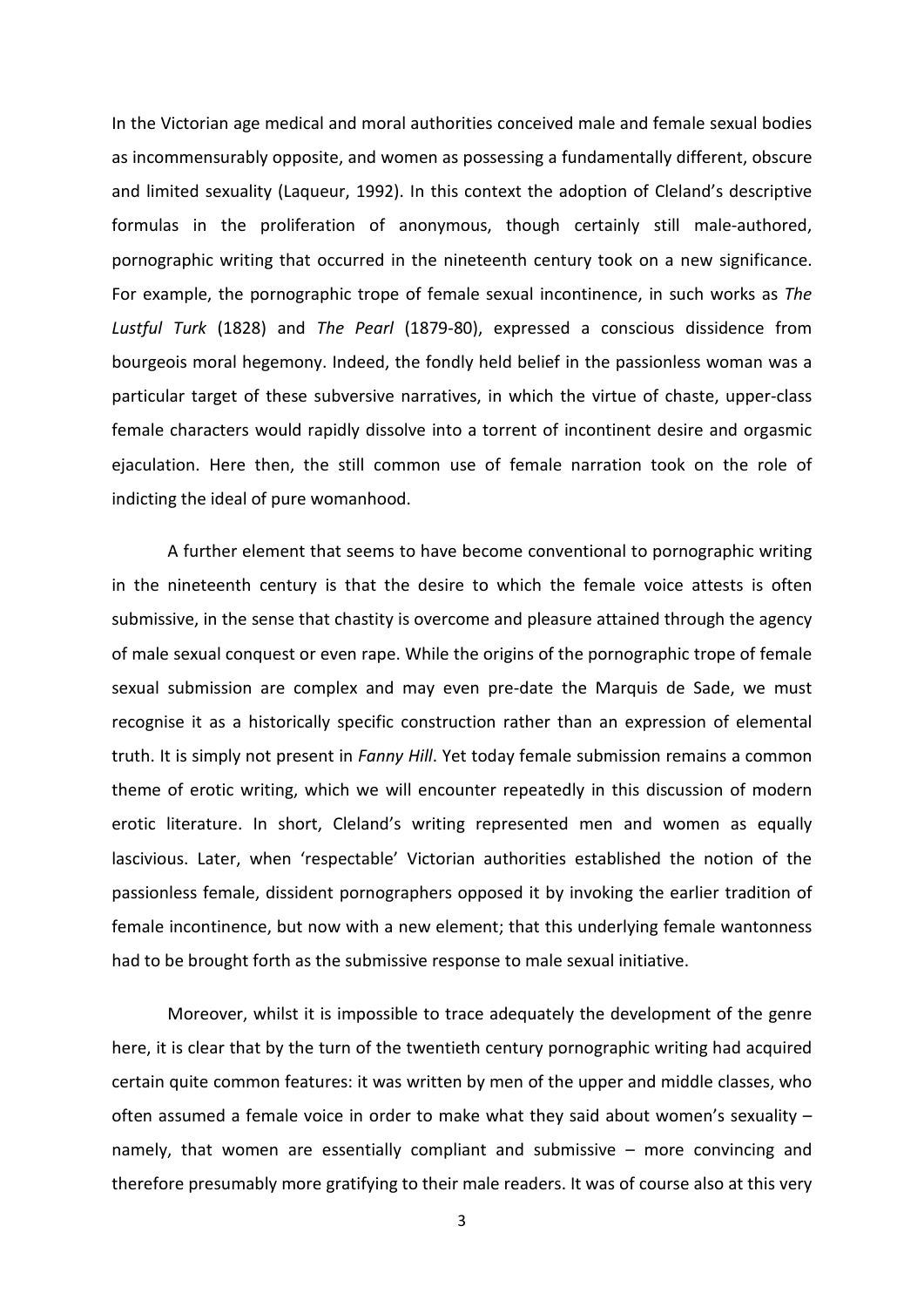time that, in the rise of vernacular photography and especially in the moving image, pornography found its defining medium. As Linda Williams (1999) has argued, visual documentation became in the twentieth century the ultimate means of recording the 'truth' of human sexuality. Yet, while the visual medium has largely diverted the attention of the male audience it has its own inherent limitations, especially its tendency to make the image occlude narrative and psychological complexity. Even after the coming of film, therefore, the written form has remained an important vehicle for erotic expression, and one that has increasingly been colonised by women as readers and as writers.

Even so, the legacy of male erotic writing would not prove easy to efface. As Anais Nin said of her 'beginning efforts' in the 1940s:

'I realised that for centuries we had had only one model for this literary genre – the writing of men. I was really conscious of a difference between the masculine and feminine treatment of sexual experience … I had a feeling that Pandora's box contained the mysteries of a woman's sensuality, so different from man's and for which man's language was inadequate.' (Nin, 1978, p.14)

Concocting material from stories she had heard and her own inventions, Nin presented them as the diary of a woman and thus adopted the familiar realist techniques as well as a 'style' derived from reading men's works. Moreover, while Nin felt that her own voice had not been 'completely suppressed' and that she had often been intuitively using 'a woman's language,' there is something in the equivocation of this claim that itself seems to compound the sense that an 'authentic' female sexuality was somehow inexpressible.

In Paris during the 1950s two *avant-garde* pornographic novels *Histoire d'O* (Réage, 1954) and *L'Image* (de Berg, 1956) were published that featured women as sexually submissive and were written by women. The former was published with the pseudonym Pauline Réage and the identity of the author remained a matter of controversy for the next forty years with many commentators refusing to believe it could have been created by a woman. Ironically the true author, Dominique Aury, had written it precisely in response to the chauvinistic remark that a woman would be incapable of writing an erotic novel. *L'Image* was published under the masculine pseudonym Jean de Berg in accord with the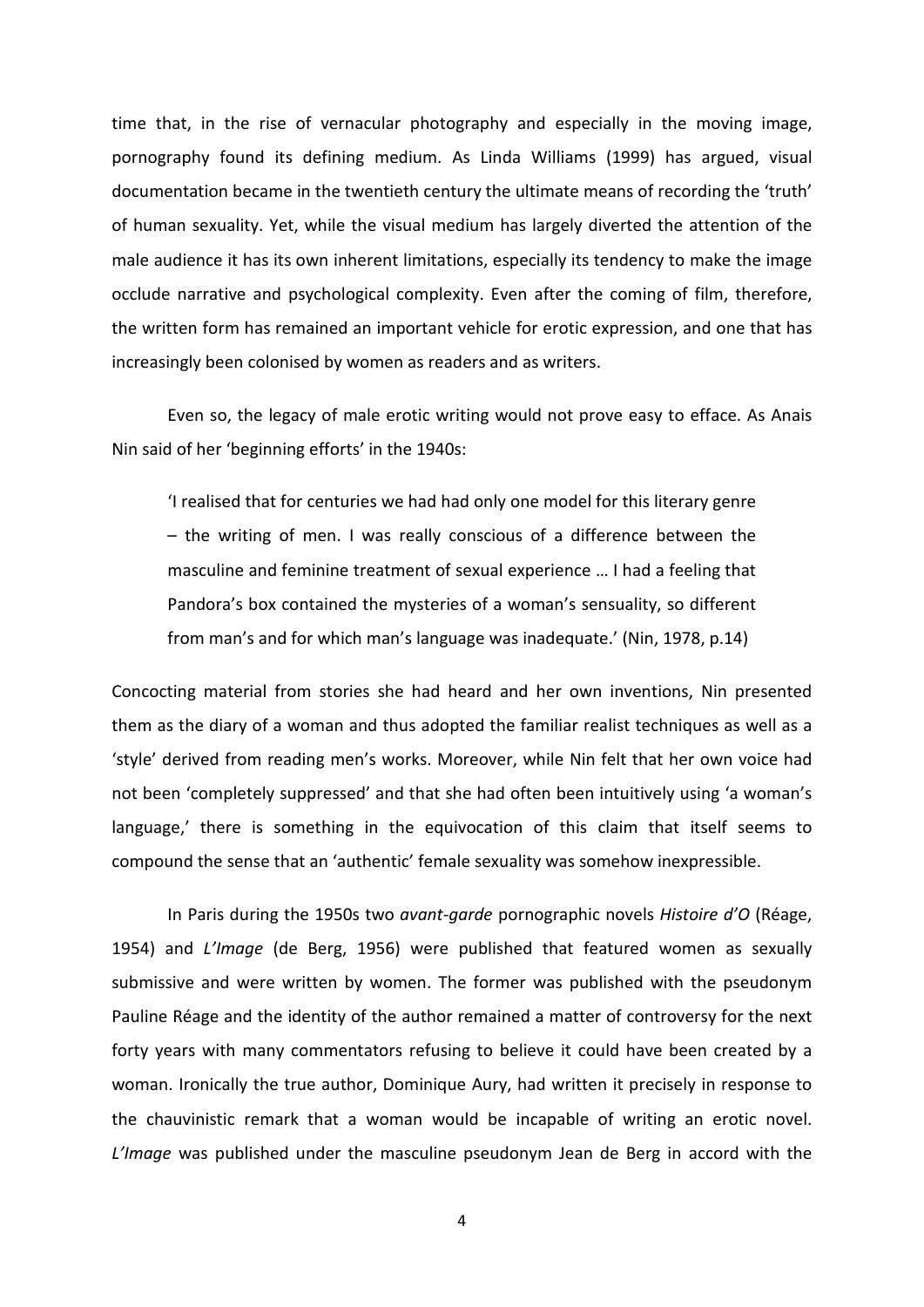male narrative voice, but actually written by Catherine Robbe-Grillet. What these examples seem to suggest is that while prevailing cultural attitudes continued to perceive women as essentially incapable of reproducing and manipulating the pornographic discourse of erotic power dynamics they quite evidently could do so. Conversely female writing did not automatically transform the content of eroticism in some intrinsically radical way, except perhaps in the sense that Angela Carter (1978) proposed, that by extending pornographic writing into the realms of Sadeian excess the implicit dynamics of heterosexuality are exposed to view. In any event, by this time it should have already been clear that the physiological sex of the author is irrelevant to the interpellation of the subject into the given structures of meaning, and yet the idea that female authorship spontaneously produces a fundamentally distinctive 'female' erotic language has stubbornly persisted.

# **Black Lace: Women Writing Sub/Dom Scenarios**

When the Black Lace imprint first appeared in 1993 it could almost be regarded as putting into practice an experimental hypothesis arising from contemporary feminist debates over pornography and censorship. Critics of pornography (Dworkin, 1981; Griffin, 1981; Kappeler, 1986) had focused attention on a power dichotomy of male dominance and female submission that they perceived to be the essence of the genre in all its forms. However, other feminists (Assiter and Carol, 1993; Gibson and Gibson, 1993; Segal and McIntosh, 1992) vigorously disputed the claim that pornography was a singular entity that proselytised male supremacy or was necessarily antithetical to women's interests. From this point of view erotic representation was just another domain in which women needed to challenge male, as well as hetero-normative, prerogatives; while, in so far as much mainstream heterosexual pornography could justifiably be regarded as sexist, its content could be changed by female writers and film directors acquiring greater freedom of expression in this field. To many feminists this appeared a more positive alternative to the failed and divisive strategy of censorship that had been pursued by anti-porn campaigners.

In any event Black Lace, with its tag line of 'erotic fiction by women and for women,' seemed to realise the goal of empowering female erotic expression and exploration.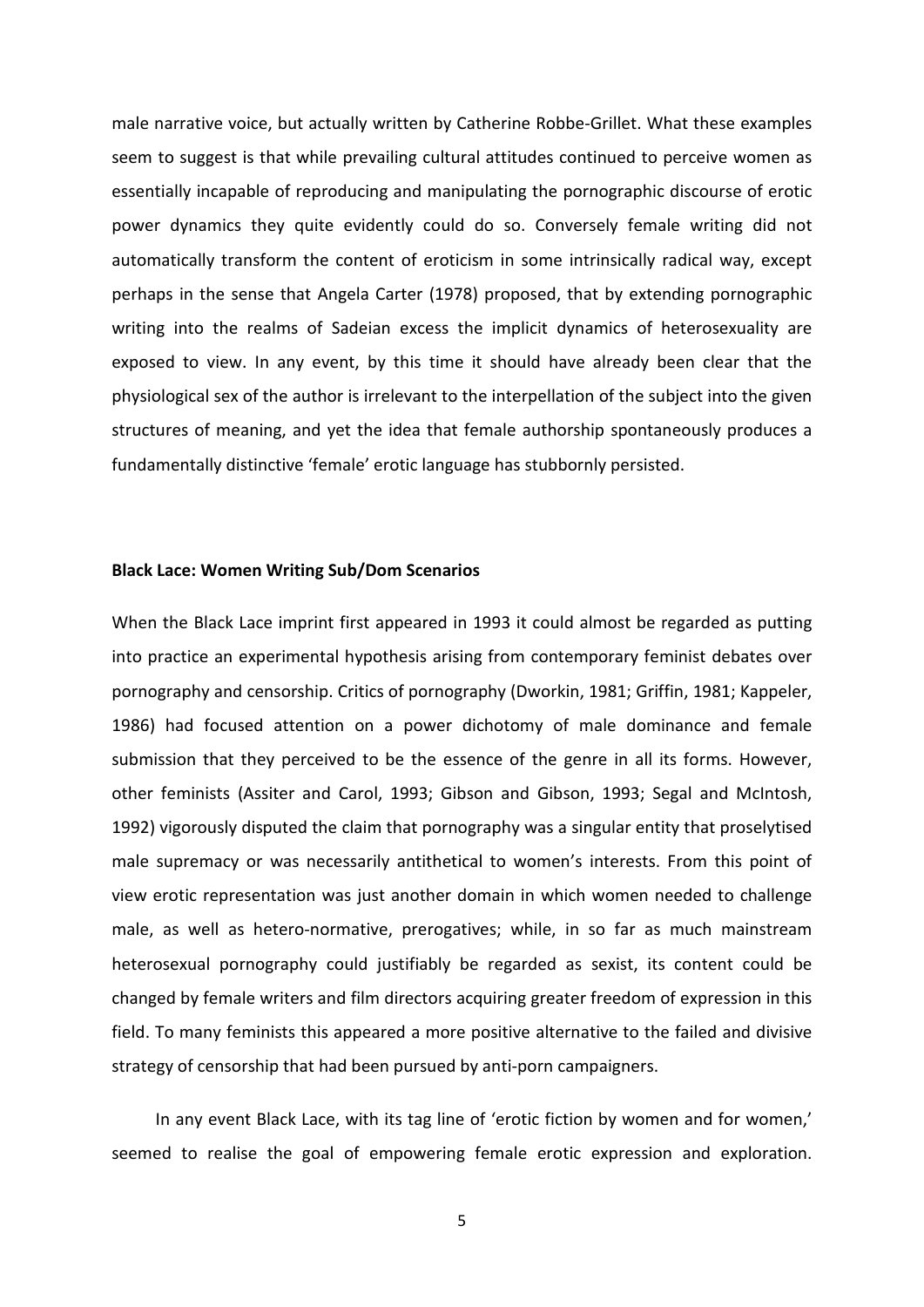Previous analyses of Black Lace have critically evaluated the claims of its editorial discourse to novelty and female empowerment, whilst highlighting the generic relation of its content to romantic fiction (Sonnet, 1999) and written pornography (Hardy, 2001). This discourse, as articulated by the editor Kerri Sharp (1999), rested on three main tenets: female authorship, entitlement to pleasure, and liberation through erotica. Implicit in all three is a notion of a sovereign female subject: one who, as an author, expresses an essential female eroticism, and who, in consuming explicit material, both fulfils her right to pleasure and liberates her native erotic psyche from the tiresome fetters of social repression.

In practice, the style and content of Black Lace fictions varied considerably. Some of the earlier novels drew heavily on the conventions of romantic fiction. For instance, Olivia Christie's *Dance of Obsession* (1996) offers an extended narrative of some two hundred and fifty pages of which only about 10% consists of sexual description. The story, set in 1930s Paris, concerns the erotic pursuit of the heroine Georgia by a younger man. The reader is clearly invited to identify with Georgia, while the external third-person narration facilitates a preoccupation with her appearance, as she gazes into mirrors or selects clothing for each occasion. The retro setting gives licence to the use of highly conventional gender codes. Much attention is also given to the 'opulence' and 'sumptuousness' of the material surroundings. In short, in texts such as this the explicit depiction of sexual scenes appeared to be only one, and not necessarily the primary, element of the *mise en scéne*.

Other Black Lace fictions, especially as the imprint developed, were much more fully dedicated to sexual action. It is important to acknowledge the variations among these texts, both in terms of the often ambiguous ways in which the reader is invited to identify with characters, and the extent to which the power dynamics within the sexual scenes depicted conform to the model of male dominance and female submission. Yet many of them do seem to follow pornographic conventions, such as ithyphallic description: giving emphasis to the size of the penis, and connoting masculine power and virility. There is also the standard lexicon of obscene terminology ('fuck,' 'cock and 'cunt'); and frequent scenes of female submission to spanking, humiliation and verbal abuse ('slut,' 'bitch' and 'whore'). A single short extract must here suffice for illustration. It is from Zoe le Verdier's short story *A Dangerous Addiction*, which despite the Sadeian allusion has a contemporary setting: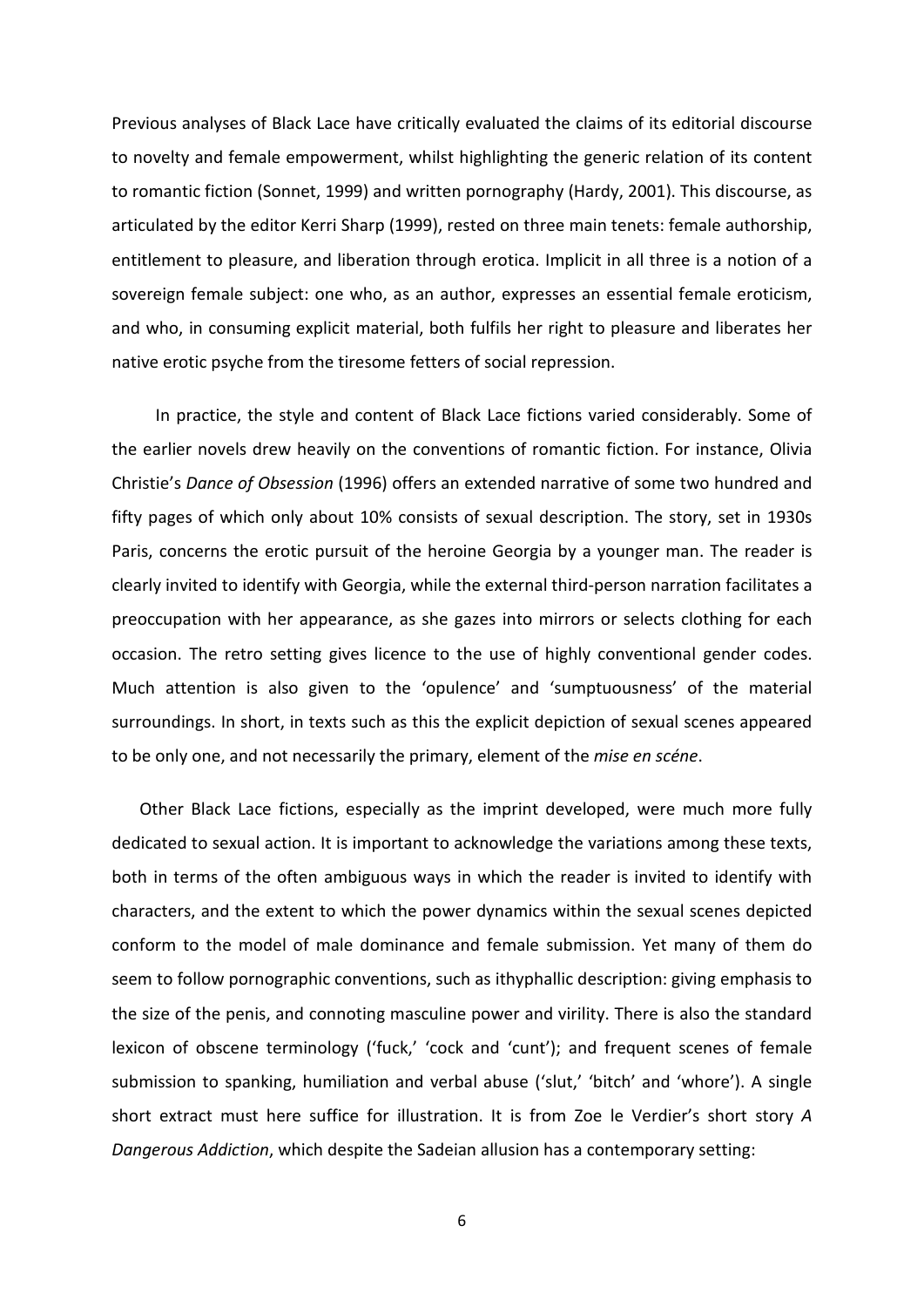'… the Marquis carried on where Jonny had left off. The whip screamed through the sticky air and landed across her shoulders. Her eyes and mouth jerked wide open; her expression a frozen moment of fear. "'Fuck her, Johnny,"' the Marquis said. "She wants this. She deserves this."' Again, the whip. Again, the jolt of every muscle in her body. Johnny fucked her faster, forcing deeper.' (le Verdier, 1999, p.228).

This is but one example, yet by comparing a sufficient series of these texts a certain formula emerges; one that invokes a feminist narrative of empowerment whilst also having strong resonances with the male-authored pornography referred to previously. Black Lace fictions are stories of female sexual discovery, of women becoming active, pleasure seeking subjects. However, the goal of pleasure is usually attained only when the woman's social self finally yields to the natural lust residing in her body, as it responds to the agency of male sexual conquest. Female liberation is attained only in the act of submission.

The impression that much, if not most, Black Lace material presents submissive scenarios to its audience is reinforced, albeit in a rather circular way, by *The Black Lace Book of Women's Sexual Fantasies* (Sharp, 1999). This features one hundred and eighteen detailed fantasy scenarios sent in by female readers aged seventeen to sixty-six: of these, 49% cast the author herself, or some other woman with whom she clearly identified, in an explicitly submissive role and a further 25% in an implicitly or mildly submissive role, while 21% appeared to have no particular power dynamics, and just 5% put the woman in what could be seen as a dominant role. It is interesting to note that the publisher has carelessly classified this text as non-fiction, thus implying that when women write down their sexual fantasies rather than being recognised as the creative *fiction* of an authorial subject the product is treated as a *non-fictional* object, offered up for precisely the kind of pseudoscientific scrutiny with which pornography has always regarded that thing called 'female sexuality.'

By the turn of the millennium Black Lace had sold over three million books (Stoddart, 2000). This success, however, seemed to present something of a paradox. After the limited success of visual formats such as 'couples films' and 'beefcake' magazines the traditional feminine forms of the novel and short story had provided a medium through which women now produced and consumed sexually explicit material on a newly increased scale. Yet at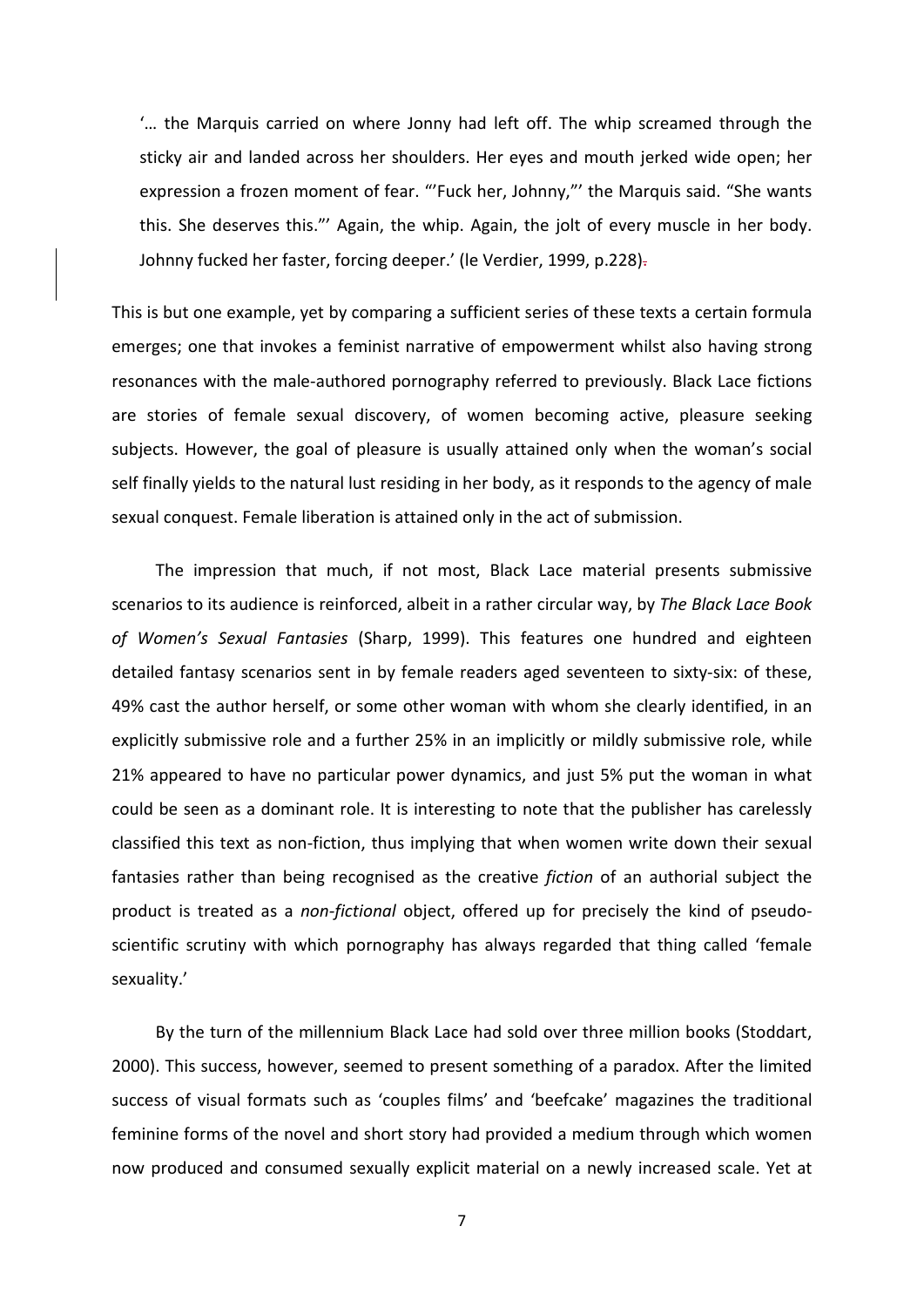the same time the content of this material seemed far more obviously preoccupied with gendered power relations of domination and submission than is generally the case with the banal documentary stare of mainstream audio-visual pornography. Where previously women writing explicit scenarios of female submission had been confined to the Parisian *avant-garde*, it was now a commercially successful practice.

#### **BDSM and the Genre of 'Erotic Romance'**

When we survey sexually explicit writing by and for women today the theme of female erotic submission, although by no means universal, still seems common and perhaps even prevalent. Much of the current material can be classed under the emerging and as yet illdefined generic headings of 'erotic romance,' 'adult romance' or 'provocative romance' (James, 2013). Such fictions broadly follow the Black Lace formula of combining romance with sexually explicit content. This raises questions about the extent and significance of the trope of female submission as it is employed within this emergent genre.

Maria Nilson (2013) has suggested that until recently mainstream fiction for women had been dominated by the relatively 'chaste' genre of chick lit, and that the current wave of mass-market explicit fiction was heralded by the recent vogue for women's erotic memoirs. Arguably such works as *The Sexual Life of Catherine M* (Millet, 2002), *One Hundred Strokes of the Brush Before Bed* (Melissa P., 2004) and Zoe Margolis' *Girl with a One Track Mind* (Lee, 2006) should be seen as an intermediate stage in the progress of a female erotic subjectivity. Like the *Black Lace Book of Women Sexual Fantasies* (Sharpe, 1999) they tend to disavow the creative imagination of the female author, whilst claiming to place the authentic experience of a real woman before a general audience. In contrast it is clear that erotic romance is fictional writing by women and for women, so that we can surely say that a female subject producing and consuming explicit erotic material has arrived in mainstream cultural representation. Or can we? The term 'erotic romance' seems to be applied by authors and publishers to a wide range of new work, some of which, though explicit within certain limits, also seems to hark back to older forms of romance.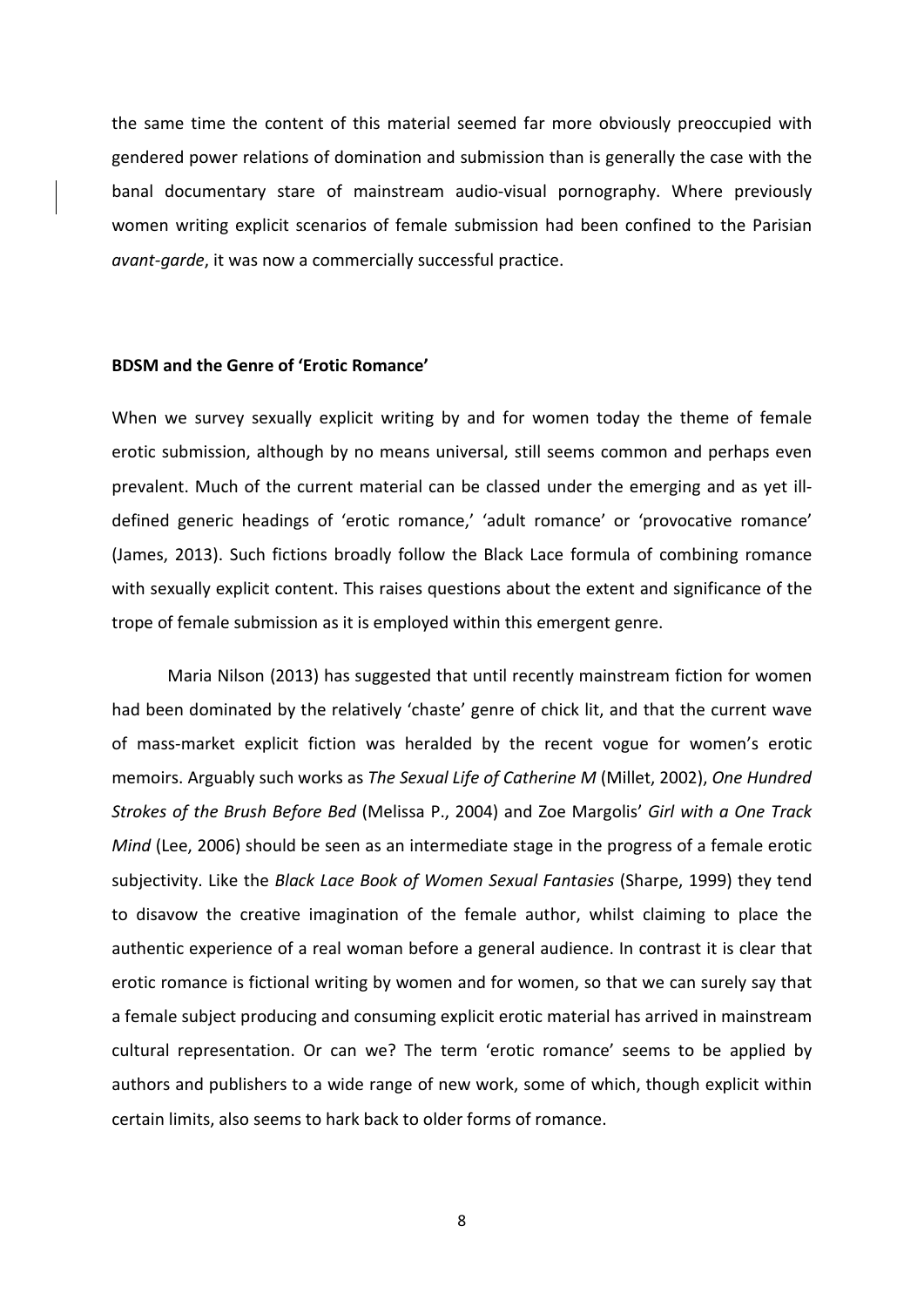At one end of the range is the prolific Cherise Sinclair, who caters to a niche BDSM market. Works such as *Make Me, Sir* (2011), contain fully explicit scenes narrated in the third person from an external perspective and depict a BDSM subculture in which men are seen in submissive roles, at least as a part of the backdrop if not at the centre of the action. These stories also offer a degree of psychological complexity in which the subjective motives of female submissives are explored as part of the narrative, rather than the identification with such desires being take-for-granted as the intrinsic sexual preference of women *per se* (Frantz, 2012).

It is important to contrast the eroticisation of heterosexual power dynamics in many contemporary, mass market erotic romance novels, with the radical status of BDSM as a minority sexual identity, which is invoked in Sinclair's fiction. In Gayle Rubin's (1984) influential theory of the politics of sexual oppression sadomasochism is one of a number of binary opposites that are excluded from the 'charmed circle' of socially legitimated sexual practices and identities. Rubin's analysis has provided grounds for viewing the representation of BDSM as radically progressive. In regard to erotic representation, Stephanie Wardrop (1995) has argued that the ritualised roles of dominant and submissive are clearly two sides of the same imaginary play and that therefore identification with one side necessarily implies a degree of identification with the other, and that while the roles may be mapped onto specific gender identities in any given scene this is a contingent and inherently unstable arrangement. Indeed, it is clear that in interpersonal practice men often opt for the submissive role. In short, BDSM both as an interpersonal practice and as mediated representation, is more likely to de-stabilise taken-for-granted cultural assumptions about male and female sexualities by rendering them explicit and necessitating a conscious process of inter-subjective reflection and negotiation, than to further entrench their mystique. While Margot D. Weiss (2012) has cautioned that even consensual BDSM practices do not spring direct from human nature but are a product of our social environment, we must also ask what happens when such a minority sexual identity is played out, or exploited, in mainstream representation. The applicability of the idea that BDSM play radically de-stabilises traditional gender identity to any given instance of representation is empirically testable in terms of the extent to which the alignment of roles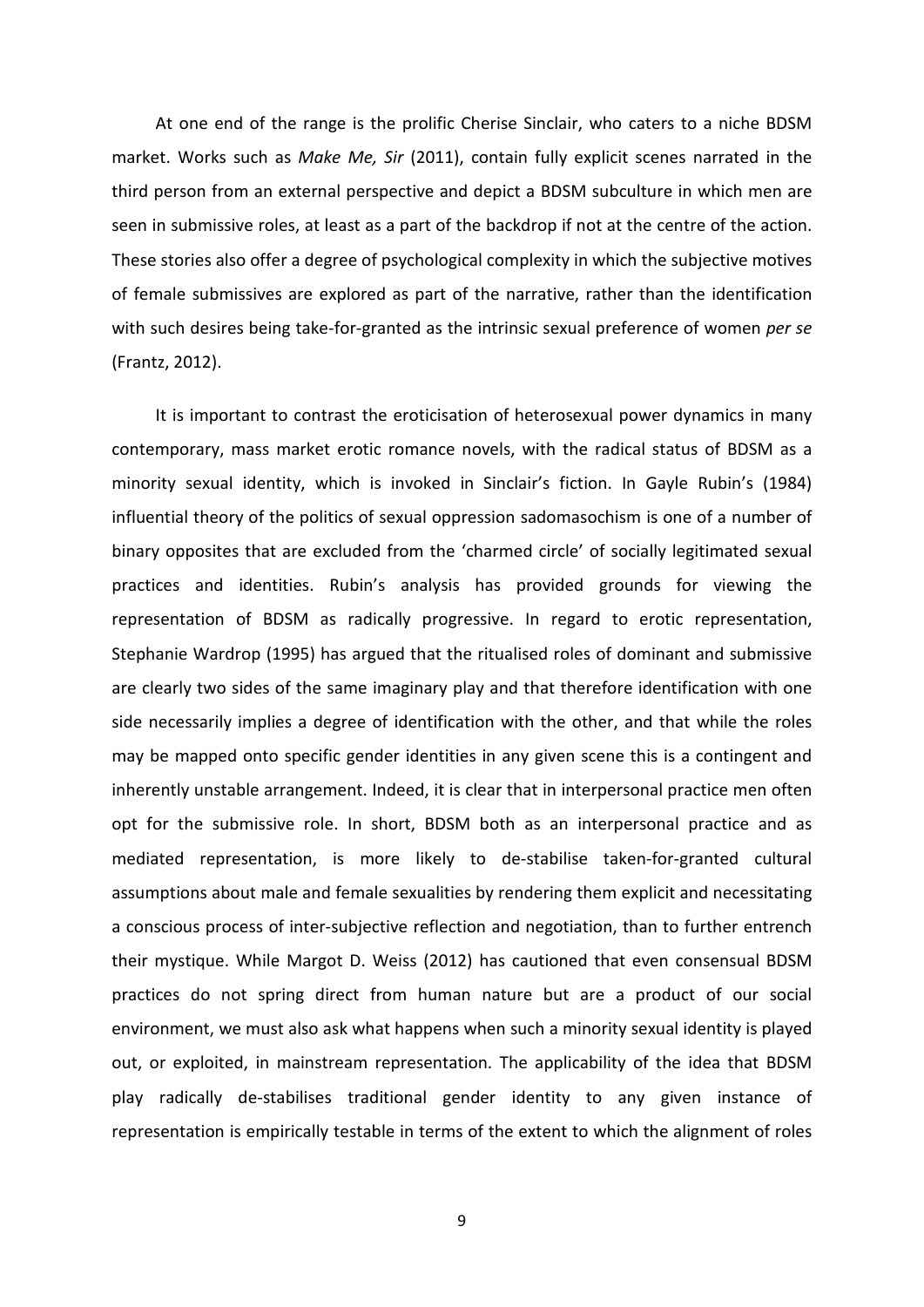is indeed varied within the range of sexual scenarios presented. It is to the evidence of the contemporary scene of mass-market explicit sexual representation that we now turn.

Sinclair's fiction is obscure compared to the works of E.L. James, whose *Fifty Shades* trilogy has already sold over seventy million books (Child, 2013), and Sylvia Day, who has herself been cited as the *New York Times* number one bestseller. Although, the latter's first novel of the *Crossfire* series, *Bared to You* (2012), has been cunningly packaged by Penguin in sepia tones as if a clone of *Fifty Shades,* it is in fact a rather different animal. Day's novel seems to be essentially a romance in which the sexually explicit content is subordinated to the narrative, rather than the latter merely serving as a thread connecting sexual scenarios, as one would expect in a pornographic text where the *raison d'être* is to provide sexual stimulation. Furthermore, the actual content of the scenes draw from a limited menu of activities; there is plenty of oral sex, both ways, but most of the scenarios end with Eva on her back in the missionary position. In fact the one real 'porno scene' towards the end of *Bared to You* is a foursome, involving Eva's bisexual flatmate, from which the heroine shrinks in disgust as if it were included specifically to emphasize the healthily possessive monogamy of the central couple. Moreover, unlike *Fifty Shades*, there is no explicit BDSM in any of the scenes. Rather the power dynamic resides in Gideon's overbearing nature and tendency to resolve arguments by forcing Eva into sexual acts and responses. This blurring of the line between rape and consent, coupled with the old trope of the treacherous female body that responds to the man's advances, is a cliché that recalls the hard-edged romantic fiction of the 1970s as well as much pornographic writing. In the era of second wave feminism the apparently paradoxical popularity of so called 'bodice rippers' or 'sweet savagery' that toyed with the theme of rape could be accounted for in terms of women's guilt about sex and need to have responsibility taken away (Faust, 1980). Since then, as women's sense of sexual entitlement has grown, Wardrop (1995) has argued that the appeal of the 'rape' scenario lies more in the female reader's awareness of the power of the 'masochist' within interpersonal dynamics. In female-authored romantic fiction, Wardrop (1995) claims, there is a play on the exchange of power in which the 'raping hero' is ultimately defeated by his own emotional neediness, something which the female character does not fear. Day's novel *Bared to You* seems to follow this model closely;, at one point, after a passionate scene, Gideon says to Eva: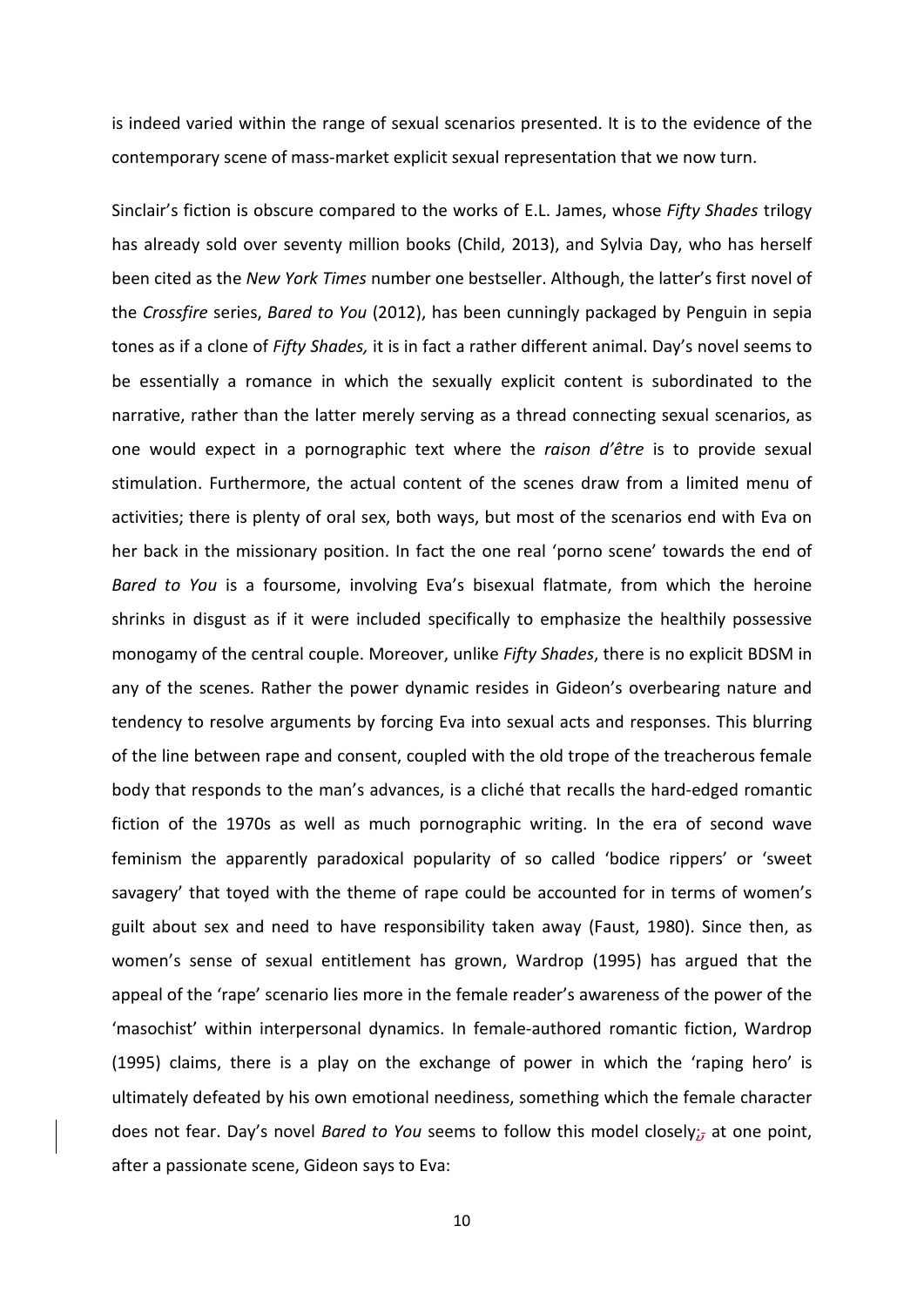'"I'm always hard for you, always hot for you. I'm always half-crazy with wanting you. If anything could change that, I would've done it before we got this far. Understand? … "Now show me that you still want *me* after that." His face was flushed and damp, his eyes dark and turbulent. "I need to know that losing control doesn't mean I've lost you."' (Day, 2012, p.186)

Later, when the tables are turning, Gideon pleads:

'"Are you going to punish me with pleasure?" he asked quietly. "Because you can. You can bring me to my knees Eva.'

In short, while Day's novel contains a dozen explicitly described sexual scenes, which often employ the pornographic hyperbole of copious female ejaculation and the big 'steely erection' – and we are not *just* talking about Gideon's massive skyscraper here – the novel as a whole is really far more romantic than erotic. As such, one could argue that it represents the resurgence, albeit in ultra-modern guise, of an old sub-genre of hard-edged romance rather than anything really new. This, however, is not true of the E.L. James trilogy, which, for all that it avoids the cliché of the big cock, has the lineage of pornography much more strongly in its DNA. What makes *Fifty Shades,* to which we will now turn our attention, *remarkable* is not simply the scale of its sales but the fact that it seems to perfect, for the mass market, a hybridisation of romance and pornography.

# **E.L. James'** *Fifty Shades*

The formula used by E.L. James combines three elements: romantic narrative, pornographic scenes and a third theme of conspicuous consumption and extreme material wealth. These elements work together to constitute an aspirational and idealised model of a heterosexual relationship for the twenty-first century that owes nothing to the feminist politics of the twentieth. The story's figurative female subject turns out to be a latent submissive whose sexuality is narratively actualised within a profoundly conservative and exclusionary heteronormative fantasy of the perfect marriage, defined in opposition to outsiders who are sexual deviants and social inferiors.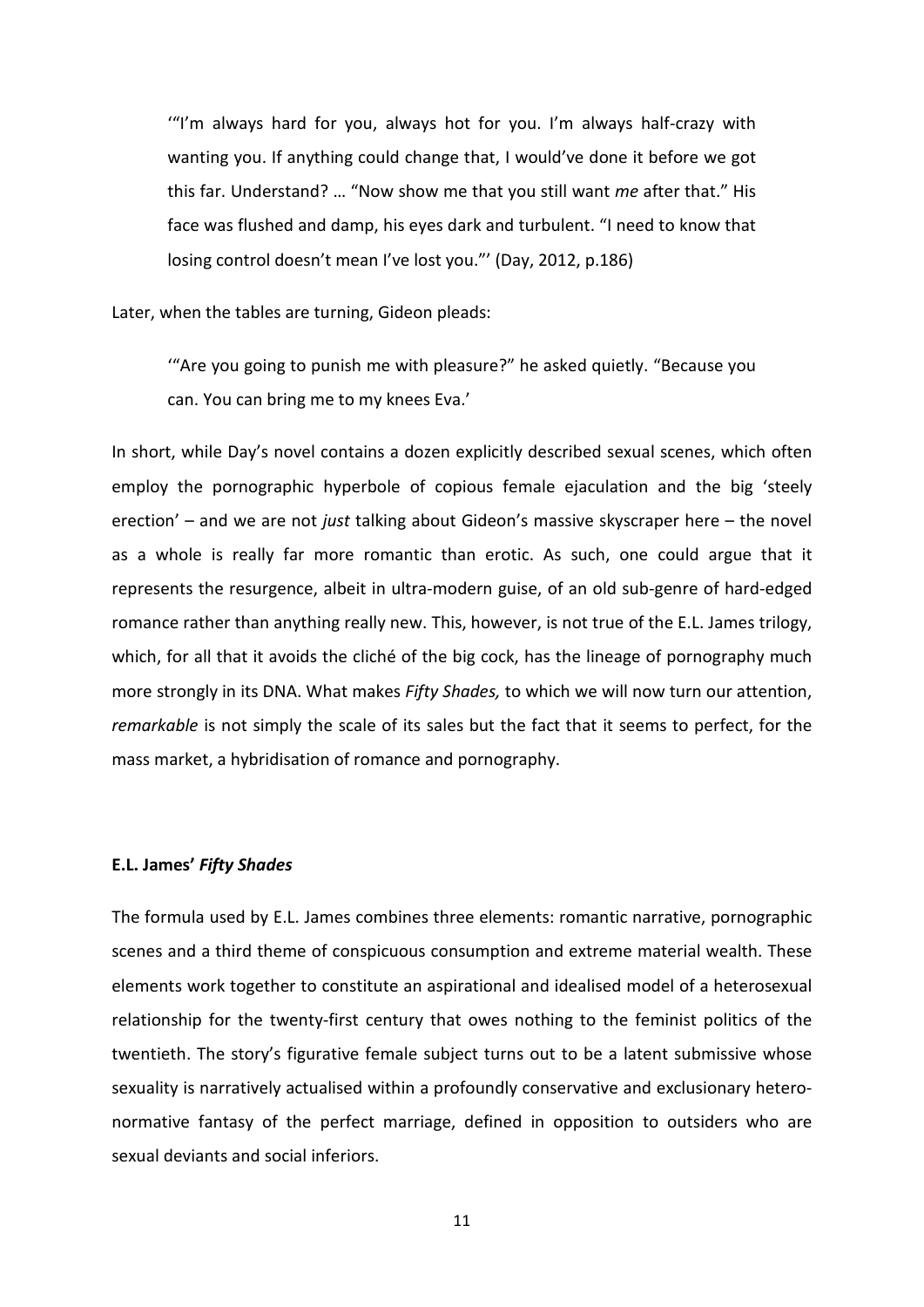The British author of *Fifty Shades* sets her story in the north-western USA and it is narrated in the voice of the central character Anastasia Steele, a twenty one year-old American, whose tone is affected largely by the frequent repetition of such received colloquialisms as 'jeez' and 'holy crap.' Ana's subjective, present-tense, narration roles along with little regard to style or grammar, although critics of the rudimentary writing miss the point: whether by accident or design, the style does not exceed the likely capacities of the undergraduate narrator, albeit a student of English Literature. The stylistic limitations of the narrator are well illustrated at the very end of the first novel, when having walked out on her lover she uses this rather clunking metaphor:

'I head straight to my room, and there, hanging limply at the end of my bed, is a very sad, deflated helicopter balloon. Charlie Tango, looking and feeling exactly like me.' (James, 2011a, p.356)

In short, Ana is a shallow and pointedly unliterary literature student. She is naïve and, as she frequently says, knows very little about anything, except cooking. What is more she is a virgin who has not yet experienced orgasm or masturbated; she has no sexual history and even finds wearing make-up intimidating. In other words she is a blank space, easily available for identification by the intended reader, whom we may assume to be female. No doubt Ana is not the reader exactly as she is but as she might wish to be: an artlessly attractive, virginal body and an innocent, sympathetic personality, *within* whom the reader can enjoy the romantic and erotic journey to imaginary fulfilment. Of course, as Salam Al-Mahadin (2013) has pointed out, we should not assume these books directly 'interpellate' readers into a pre-determined subject position. The text may be read in a variety of ways and even when the reader *does* identify with Ana it is of course part of the function of fantasy to allow us to imaginatively inhabit positions that we would not otherwise entertain. The concept of interpellation, as originally formulated by Althusser (1971), does not appear to admit notions of agency or negotiation, which is one reason why it has been generally rejected within modern cultural studies. Nevertheless it is an interesting exercise to apply it in this case, supposing that the very notion of agency is itself a delusion within a process of ideological recognition, whereby the subject perceives *herself* within the narrative discourse. After all, is it not often claimed in the more simplistic psychoanalytic and therapeutic commentaries on pornography precisely that by looking at it the individual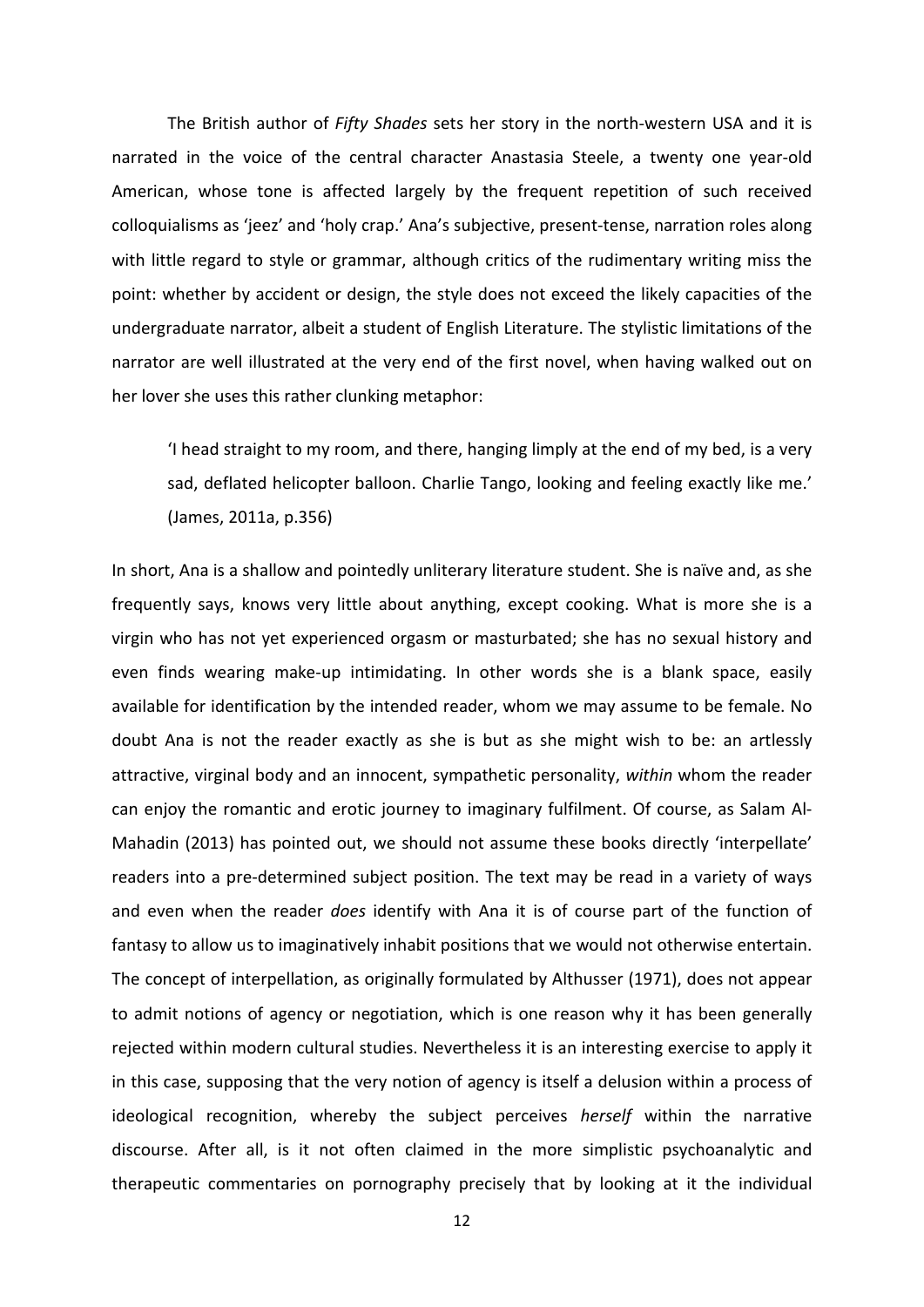'discovers' what they really want, their *own* repressed sexuality and, so to speak, inner 'truth'?

In essence the narrative contained in the *Fifty Shades* trilogy is an extended dialogue between Ana and her lover Christian Grey, the very tedium of which achieves a certain verisimilitude. Indeed, the real merit of E.L. James' fiction is perhaps the way that it captures something of the true process of relationships in lived life that tend to develop as an overlapping and repeatedly circling series of conversations, which are broken off, halfforgotten, resumed in altered forms after events have intervened, and now of course extended remotely via email and other new media platforms. In our age of 'reality' entertainment this unliterary naturalism is surely one of the keys to the series' mass appeal.

If Anastasia is the subject of this romantic narrative the eponymous hero is the principle object. In many ways Christian is a classic romantic figure. At twenty-seven he is still young, though a little older than Ana and, unlike her, sexually skilled and experienced. In fact Christian is prodigiously talented at all things, except cooking of course, and especially in business, where his acumen has already made him rich. But above all, as Ana remarks at least once in every chapter he is 'beyond beautiful.' He is, in short, an impossible combination of romantic masculine traits, both beautiful bad boy and powerful man of the world. There is an aesthetic objectification of Christian throughout Ana's discourse, but it does not position her as a subject in any radical way, or in the same way that pornography has positioned men to respond sexually to the sight of naked women. While there are countless references to Christian in white shirt and jeans it is his face and clothed body, rather than really his naked body or sexual anatomy, which is the object of Ana's gaze. Beyond aesthetic portrayal, Christian is also the object of Ana's narrative in the sense of process, in that his highly desirable raw material is gradually transformed into a domesticated and marriageable form. It is the old fantasy of taming the bad boy; one who, in this version, is emotionally closed and who intends to use the heroine only as a contractual submissive. Confronted by a man who is both exciting and dangerous Ana must decide how much to risk and whether she is willing to be dominated. In sexual matters she accepts his tutelage and is entirely shaped by his script; at least until he beats her so severely that the experience takes her beyond her physical limits. Ana's rejection of him, at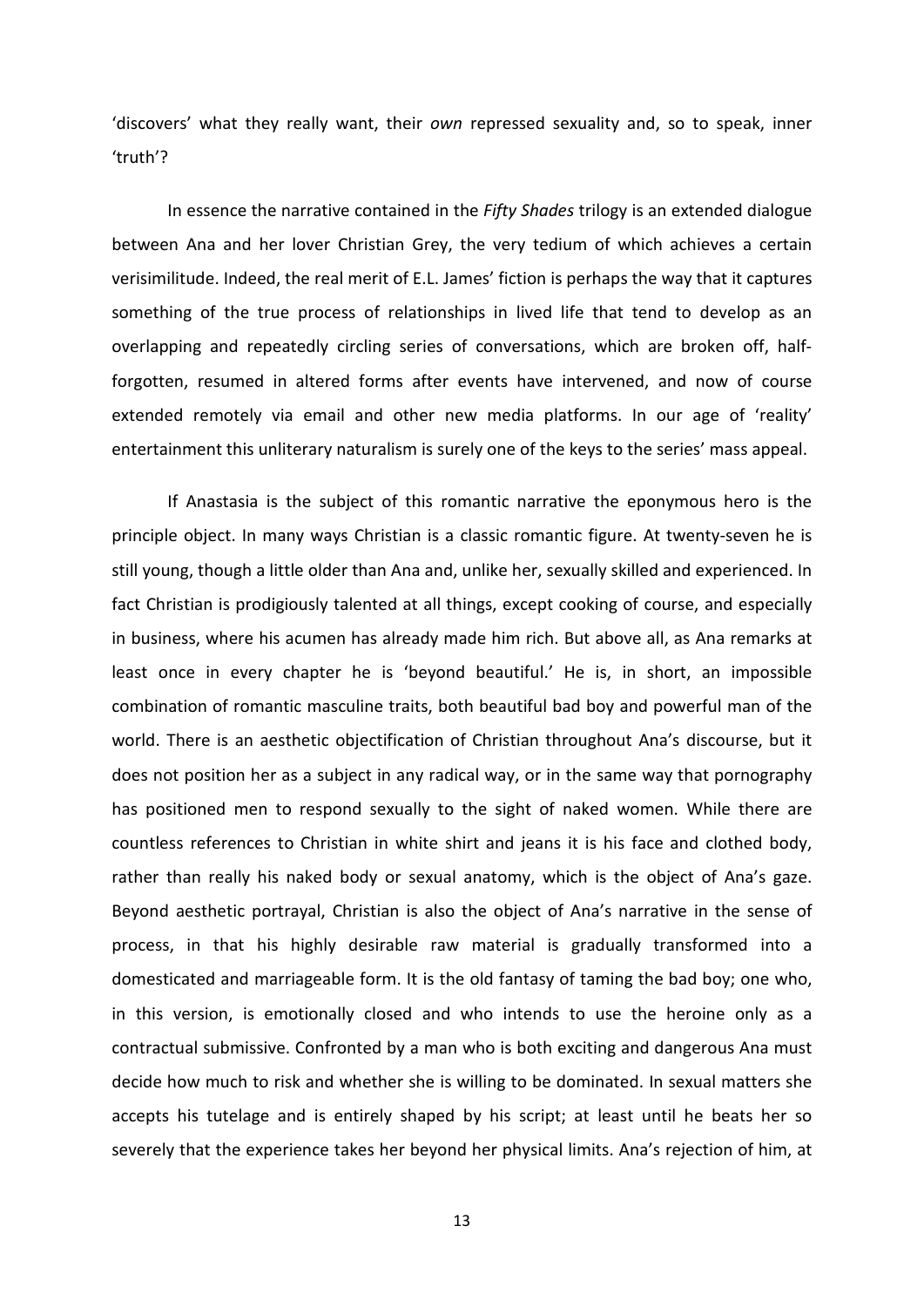the end of the first novel, marks the turning point of the narrative and prepares the way for his transformation in the second novel.

Moreover, what drives the narrative is the gradual revelation of Christian's extensive sexual history. It is here that Ana will find clues to his proclivities and resolve the problems of their future. Mentally and physically scarred by his early experiences with a 'whore' mother who did not protect him from abuse by her punters, Christian suffers from a fear of being touched intimately. Later, as a teenager, he had been seduced and initiated as a submissive into BDSM by an older woman called Elena, with whom he still maintains a friendship and who becomes the object of Ana's visceral loathing. Since then he has assumed the dominant role with a succession of submissive brunettes, but now his love for Ana has brought about a 'Damascene conversion' so that he can be content with the more moderate power play for which he has already prepared her. From this point on, the central dynamic, or dialogue, gradually resolves itself in the direction of marriage, children and the promise of happiness ever after. In short, as others have noted (Harrison and Holm, 2013; Nilson 2013), Christian is the typical damaged alpha male of romantic fiction, who will be saved through the narrative arc of his relationship with the heroine. So, while it is clear that as a narrative *Fifty Shades* is firmly rooted in the existing 'feminine' genre of romance, what part does pornography play in its genealogy?

Generic elements of pornography clearly influence the sexual scenarios that punctuate the narrative at regular intervals. To be sure certain elements that might prove rebarbative to a female audience are excluded, such as excessive verbal obscenity or ithyphallic description. At the same time, the promiscuous couplings so characteristic of pornography are also precluded by the contextual narrative of romance. Yet, while there are only ever the same two characters in each scenario, the dynamic between them is conventional. Christian is the initial and predominant subject of the action and Ana its object, both in the sense that things are done to her and in that her pleasure and bodily responses are the focus of attention, the *thing* that the reader is invited to scrutinise.

In setting the sexual agenda Christian tells her that they will 'build up to various scenarios' (James, 2011a, p.155), thus alluding directly to the underlying sequence of scenarios that forms a sort of parallel narrative infrastructure. He also introduces a pseudo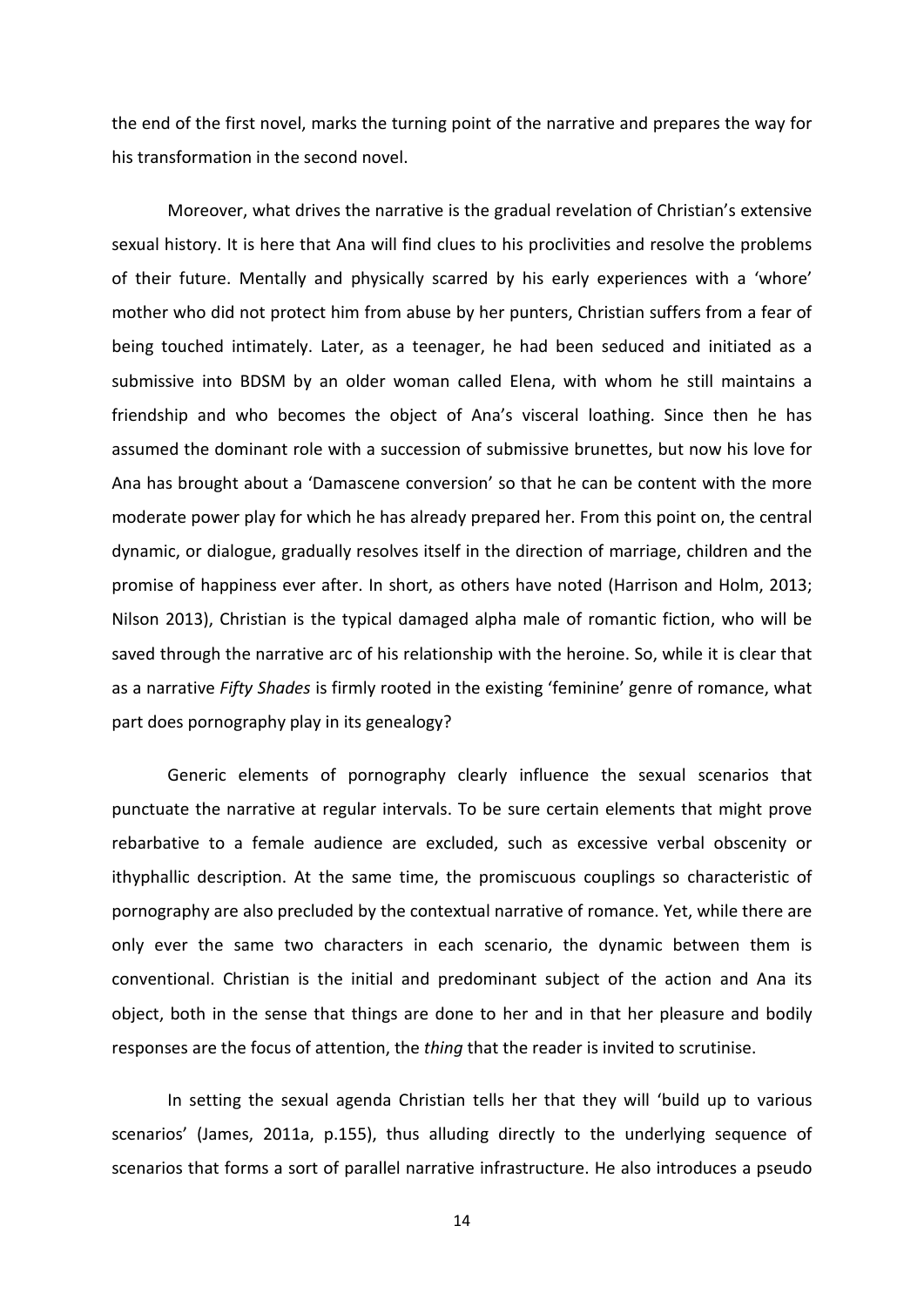contract, setting out the rules and obligations of their relationship and delineating its 'hard limits' and 'soft limits' (James, 2011a, pp.122-24). In effect the 'hard limits' define the boundaries that the text will not cross, and conveniently mark out for the reader those areas to be excluded as erotic themes; such as urination, defecation, piercing, blood, scarification, breath control, children and animals. On the other hand, the 'soft limits' that Ana is asked to sign up to effectively offer a menu of erotic acts that the reader may expect to see, including fellatio, cunnilingus, anal intercourse, vibrators, bondage, blindfolding, spanking, whipping and nipple clamps.

Since the contract is never signed there remains a degree of doubt as to Ana's consent to each of the latter activities. Yet, as in pornography, female consent is always already assured because the overwhelming force of masculine sexual agency has an ally in the 'traitorous' female body. The trope of the feminine mind-body dualism is given a twenty-first century gloss, when Ana researches Christian's proclivities by typing 'submissive' into Wikipedia:

'Half an hour later, I feel slight (sic) queasy and frankly shocked to my core. Do I really want this stuff in my head? Jeez – is this what he gets up to in the Red Room of Pain? I sit staring at the screen, and part of me, a very moist and integral part of me – that I've only become acquainted with very recently, is seriously turned on. Oh my, some of this stuff is HOT. But is it for me? Holy shit… could I do this?' (James, 2011a, p.132)

Gradually Ana is drawn into the submissive role and her ultimate destination is that, frequently invoked yet never interrogated, 'dark place' in her own psyche, where she finds that being tied and whipped is:

'…a sweet agony – bearable, just… pleasant – no, not immediately, but as my skin sings with each blow … I am dragged into a dark, dark part of my psyche that surrenders to this most erotic sensation. *Yes – I get this*.' (James, 2011a, p.340)

The none-too-subtle play of light and dark, also noted by others (Harrison and Holm, 2013), hints at the central theme of the, by now marital, sex scenes of the final novel: the domestication of a mild form of BDSM eroticism within the imaginary safe haven of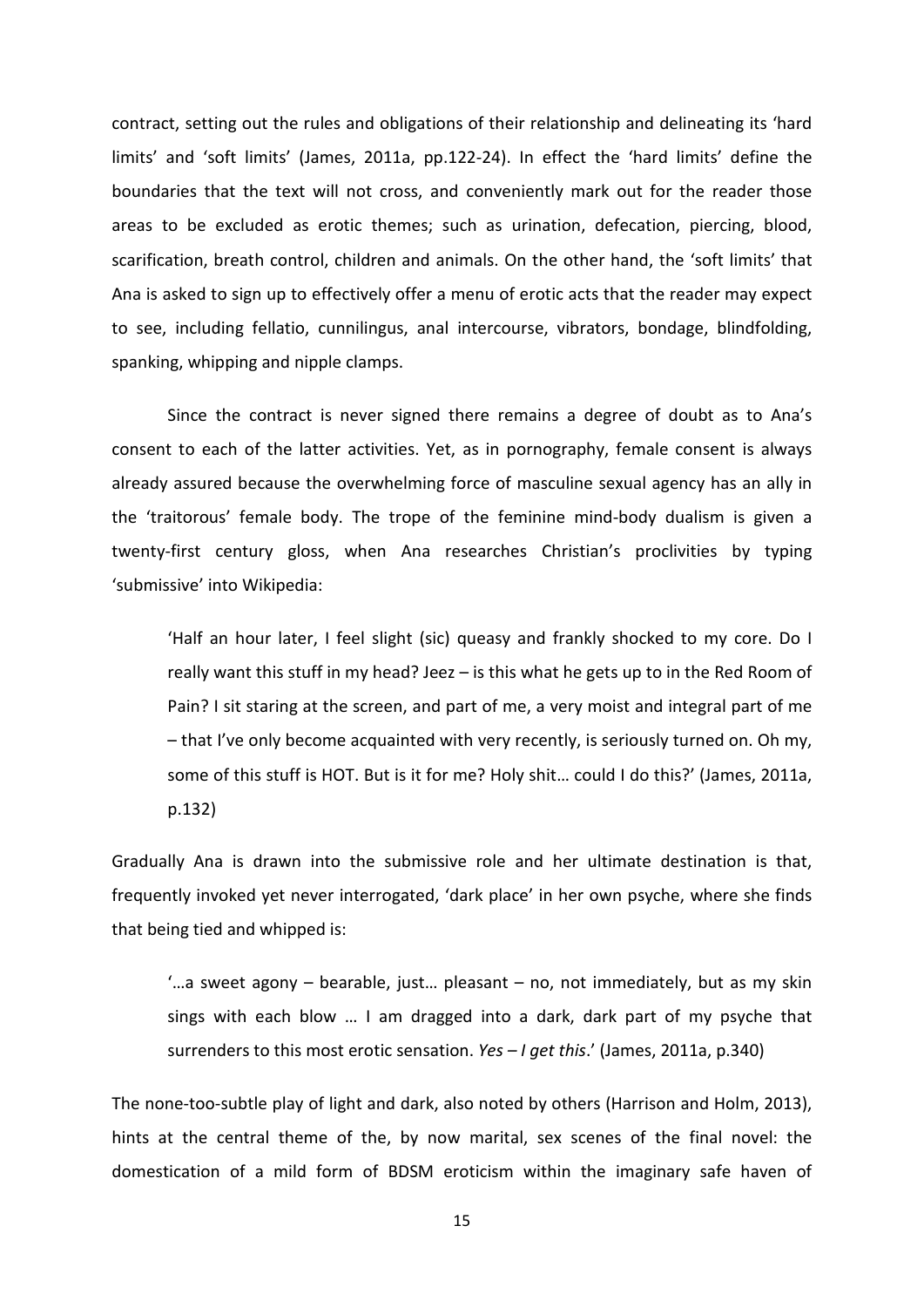heterosexual monogamy, where the emotional bond between husband and wife makes Ana's submission safe and she has entirely identified with the role she has been given by her husband and sexual master.

In short, the course of the narrative establishes Ana's submissive sexual nature; the dark, ineffable truth, lurking beneath the surface of her characterisation as a virginal yet thoroughly modern girl. While Christian's sexuality is elaborately accounted for, Ana's response to and identification with the submissive role is taken for granted; described in endless detail yet never explained, as if it were latent in her nature, or simply because she really is a blank slate to be inscribed by her lover. In contrast to the more nuanced treatment of female submission in the contemporary works of Sinclair and Day, it is above all in this fundamental essentialist silence that James' text most crucially bears the hallmark of the male tradition of pornographic writing referred to above. These borrowings from pornography are spliced into what is essentially a romantic narrative. In the process of doing this a generic hybridization is perfected; a genre in which *her* narrative reforms him for the love and marriage that she ultimately desires, while *his* erotic capital is fruitfully invested in her as the submissive sexual subject that fulfils his need.

But beyond these romantic and erotic themes there is a third notable dimension to *Fifty Shades*, revealed in the obsequious name-checking of commercial products, from Twining's English Breakfast Tea to the Eurocopter 135, 'the safest in its class' (James, 2011b, p.329). Alongside the pleasures of sex the trilogy celebrates the analogous pleasures of consumption. The latter have long been a common co-theme in erotic writing. We saw, for example, how wealth and 'opulence' were presented in the Black Lace fiction *Dance of Obsession* (Christie, 1996), and the tradition goes back at least to such Victorian works as *The Pearl* (Anon, 1968) in which sexual indulgence and the contemporaneous bourgeois passion for material consumption are conflated (Sigel, 2002). *Fifty Shades* updates this aspirational theme for the current age of the super-rich, with its cold grey aesthetic of glass and steel towers, 'impressive, sumptuous' hotel lobbies, black SUVs and giant yachts. Moreover the theme of consumption is built into the structure of the story as Christian besieges Ana with gifts, an overbearing generosity that she initially resists but gradually yields to. Thus the progressive narrative accretion of material objects marks a second and parallel loss of innocence for Ana. Alongside her transformation into an active subject of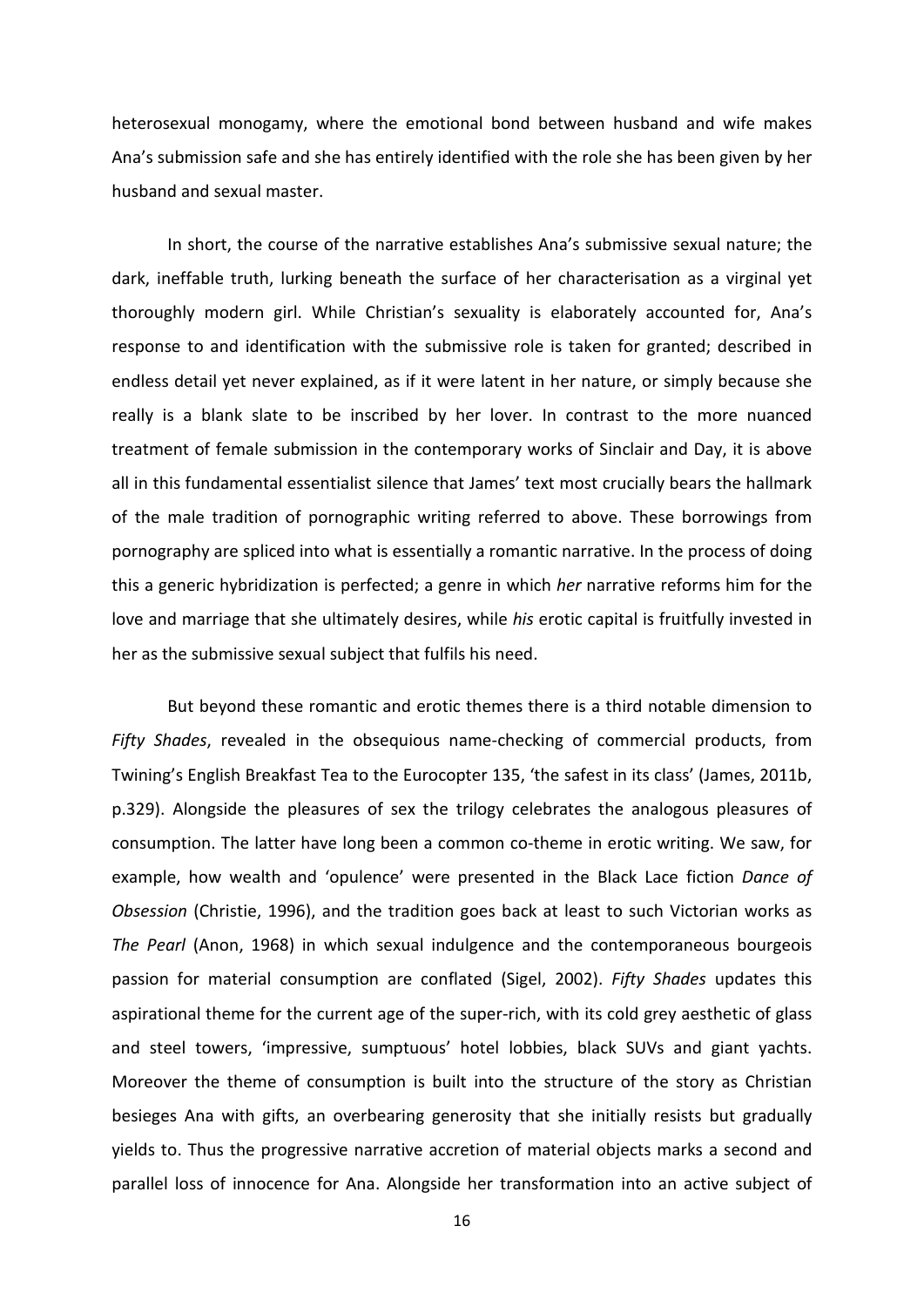'kinky fuckery,' she must also overcome her homely middle-class reticence about conspicuous consumption and embrace her new found status as a billionaire's wife. When the newly-weds set up house Ana struggles to come to terms with the full implications of having domestic 'help.' Still unable to affect the hubristic nonchalance of the super-rich she modestly scrubs her own butt plug, whilst inwardly cringing at the thought that the household manager, Mrs Jones, already sees to the cleaning of their sex room.

Above all, what the Greys' money buys is relative safety and security, the minimization of foreseeable risk being one of the privileges of the contemporary social elite. In the course of the trilogy Ana is gradually absorbed into the protective material culture of wealth, with its exclusive social spaces, architecture and expensive vehicles that separate the rich from the rest of society. Prominent among the supporting cast are Christian's security staff, the ex-marine Taylor, Sawyer and the others. They have their work cut out protecting the couple from various dark, threatening outsiders: Leila, a deranged stalker, and the villainous Jack Hyde, Ana's work boss who sexually harasses her, until Christian buys the company, sacks him and he resorts to sabotage and abduction. In the asymmetric contest between these puny outsiders and Christian's corporate muscle and security and surveillance apparatus, there seems to be a contemporary resonance with the excess of power with which western states obliterate potential terrorists.

Like the terrorist, the threat posed by these outsiders functions on a symbolic level. Significantly, what these figures have in common, along with the narrator's *bête noire* Elena, is that they are all unruly sexual deviants: Elena is a dominant woman who had seduced Christian when he was under-age and is therefore a paedophile in Ana's opinion, Leila had been one of Christian's masochistic contractual subs, and Jack exercises abusive power over his female PAs, and turns out to have come from the same foster family as Christian. Jack is thus a dark inversion of Christian, a modern Mr Hyde in whom sadistic sexual proclivities are not redeemed by a capacity for love; and Leila is a negative, self-destructive version of Ana, pitifully lacking in self-respect or sexual limits. As the narrative progresses it becomes clear that the function of these outsiders is to throw into relief the safely domesticated relationship between sexually submissive female and dominant male, which is forming within the exemplary moneyed haven of Christian and Ana's marriage. Thus a tamed and one-dimensional simulation of BDSM is retrieved from the 'outer limits' of Rubin's (1984)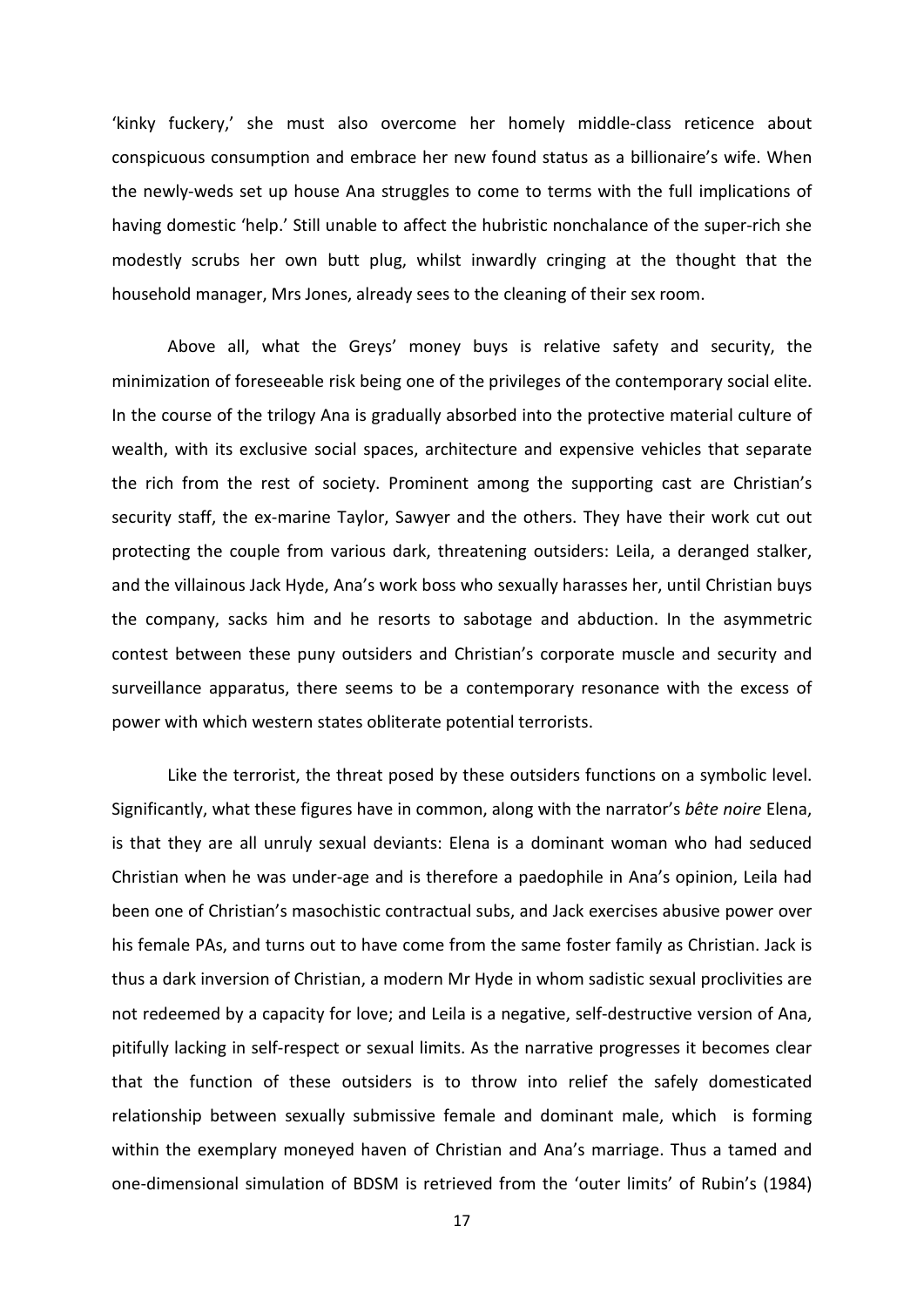'bad, abnormal, unnatural and damned sexuality' and used to re-eroticise the 'charmed circle' of privileged heterosexual monogamy. In short, as other's have also noted (Dymock, 2013; Tsaros, 2013) James' kinky fuckery is assimilated to a hetero-normative master narrative.

# **Conclusion**

This chapter has argued, in the first place, that the theme of female submission is an historical feature of male pornographic writing and that a female narrative voice was often employed to make the trope appear as an expression of the unmediated truth of female sexuality. Paradoxically, however, following the feminist debates about pornography, when women came to produce and consume sexually explicit literature on a significant scale in the 1990s their fiction often adopted this same trope, as if the female subject were being interpellated into a space already created for them within pornographic discourse. Although many of the more recent contemporary sexual narratives by and for women also employ the theme of female submission they often do so in ways that might destabilise the clichés of heterosexual eroticism. However, in concocting a hybridised formula that has conquered the market and claimed a mass female audience, E.L. James' has combined two mutually regressive, yet hitherto antithetical elements: the hetero-normative conservatism of traditional romance and the derogatory essentialism often found in pornographic representations of female sexuality.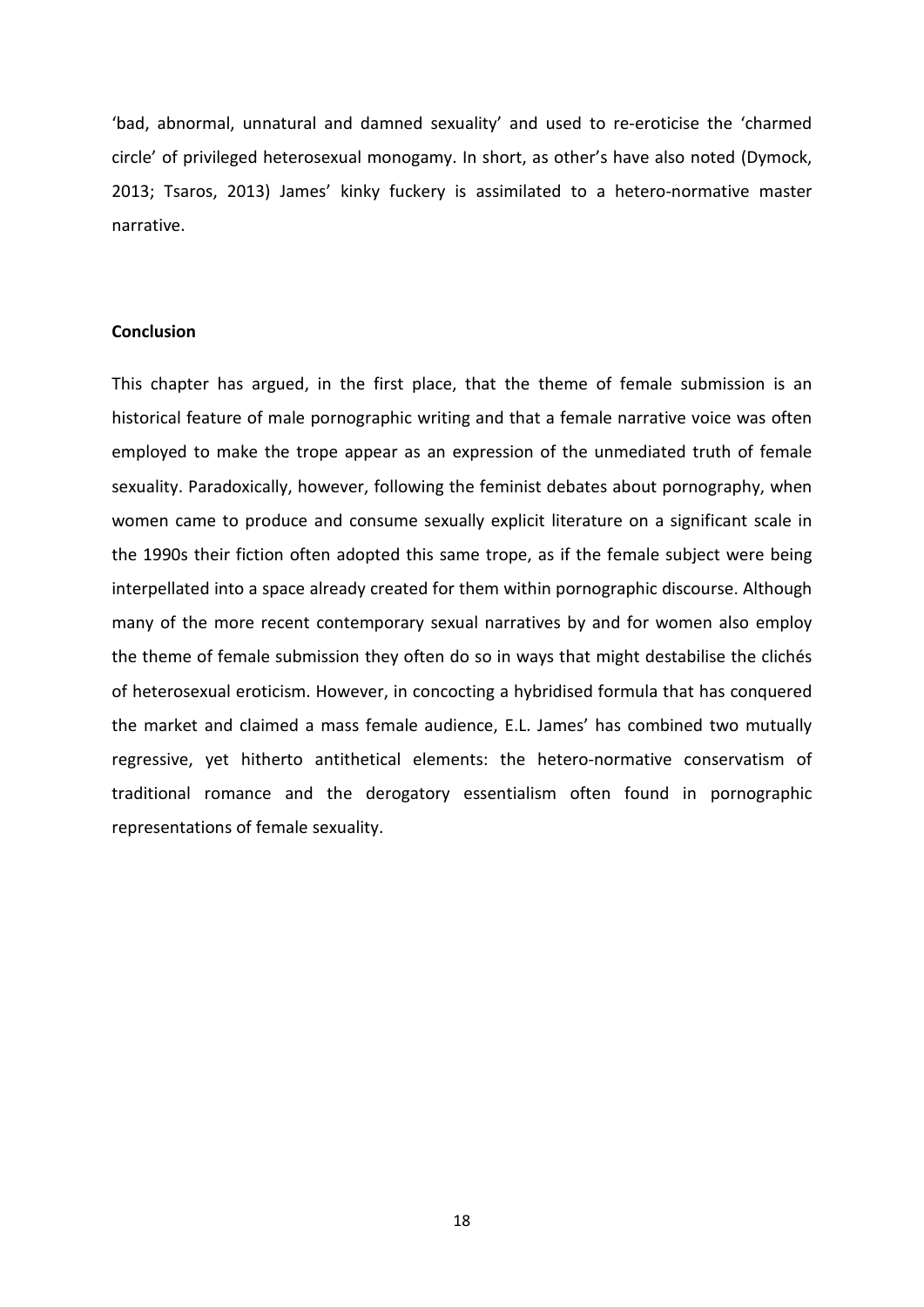# **References**

- Al-Mahadin, S., 2013. Is Christian a sadist? *Fifty Shades of Grey* in popular imagination. *Feminist Media Studies*, 13(3), pp.566-70.
- Althusser, L., 1971. Ideology and ideological state apparatuses*.* In: L. Althusser, *Lenin and philosophy and other essays*. London: Unwin, pp.127-86.

Anonymous, 1828. *The lustful Turk*. Hertfordshire: Wordsworth, 1997.

Anonymous, 1879-80. *The pearl.* New York: The Grove Press, 1968.

- Assister, A. and Carol, A. eds., 1993. *Bad girls & dirty pictures: the challenge to reclaim feminism.* London: Pluto Press.
- Carter, A., 1979. *The Sadeian woman and the ideology of pornography.* London: Penguin.

Child, B., 2013. Fifty shades of angry. *The Guardian*, 5 September.

Christie, O., 1996. *Dance of obsession.* London: Black Lace.

Cleland, J., 1985. *Memoirs of a woman of pleasure.* Oxford: Oxford University Press.

- Day, S., 2012. *Bared to you.* London: Penguin Books.
- De Berg, J., 1956. *The image.* London: Nexus, 1992.
- Downing, L., 2013. Safewording! Kinkphobia and gender normativity in *Fifty Shades of Grey*. *Psychology & Sexuality,* 4(1), pp.92-102.

Dworkin, A., 1981. *Pornography: men possessing women.* London: The Women's Press.

- Dymock, A., 2013. Flogging sexual transgression: interrogating the costs of the 'Fifty Shades effect.' *Sexualities*, 16(8), pp.880-95.
- Faust, B., 1980. *Women, sex and pornography.* London: Pelican.

Foxon, D., 1965. *Libertine literature in England 1660-1745.* New York: University Books.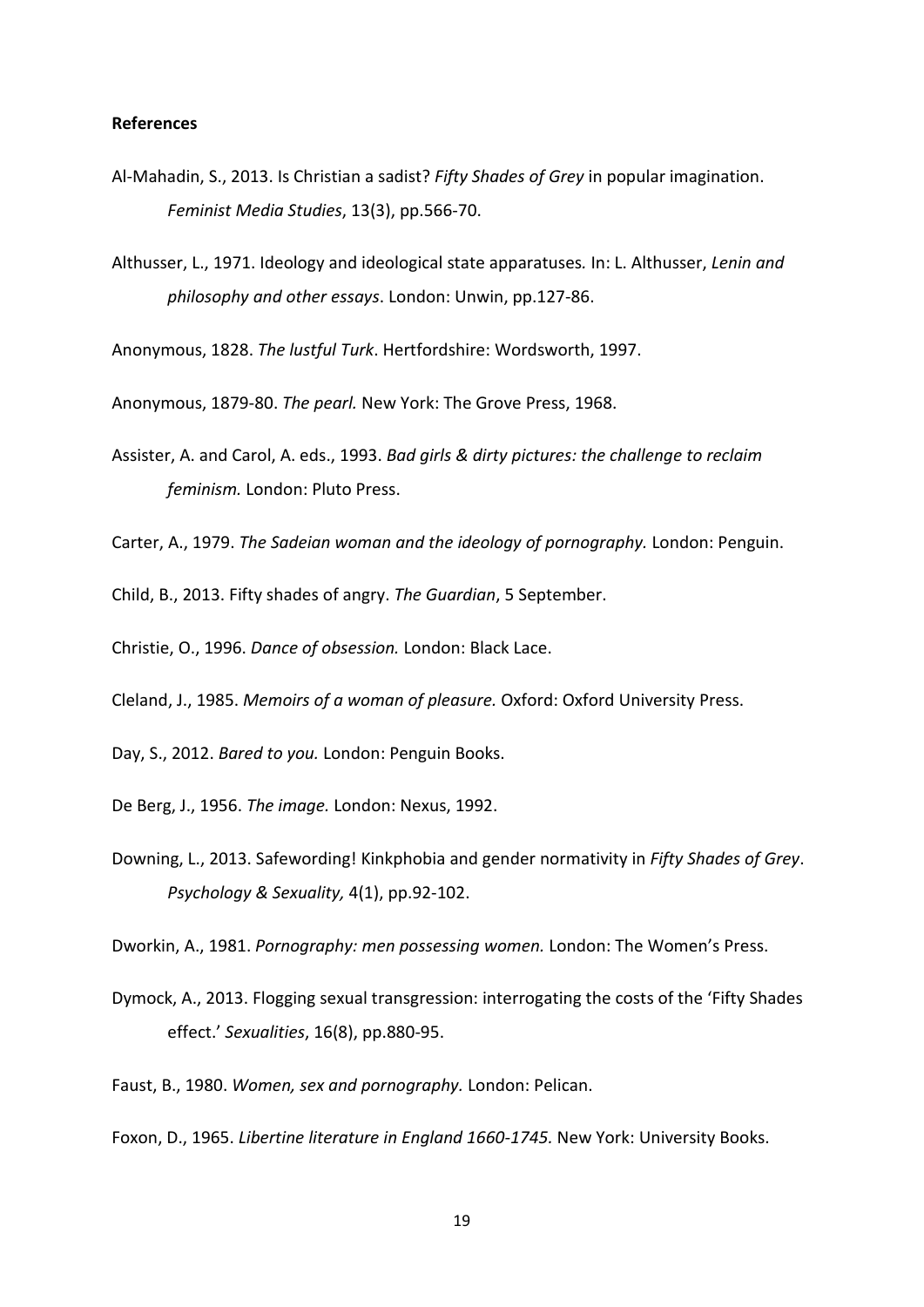- Frantz, S.S.G., 2012. 'How we love is our soul': Joey W. Hill's BDSM romance *Holding the Cards.* In: S.S.G. Frantz and E.M. Selinger, eds. *New approaches to popular romance fiction: critical essays.* Jefferson, NC: McFarland and Co. pp.47-59.
- Gibson, P.C. and Gibson, R., eds., 1994. *Dirty looks: women, pornography, power.* London: B.F.I.
- Griffin, S., 1981. *Pornography and silence: culture's revenge against nature.* London: The Women's Press.
- Hardy, S., 2001. More Black Lace: women, eroticism and subjecthood. *Sexualities*, 4(4), pp.435-53.
- Harrison, K. and Holm, M.-L., 2013. Exploring grey zones and blind spots in the binaries and boundaries of E.L. James' fifty shades trilogy. *Feminist Media Studies*, 13(3), pp.558- 62.
- James, E.L., 2011a. *Fifty shades of grey.* [pdf] Waxahachie TX, USA: The Writer's Coffee Shop.
- James, E.L., 2011b. *Fifty shades darker.* [pdf] Waxahachie TX, USA: The Writer's Coffee Shop.
- James, E.L., 2012. *Fifty shades freed.* [pdf] Waxahachie TX, USA: The Writer's Coffee Shop.
- James, E.L. 2013. *E.L. James – provocative romance.* [online] Available at: <www.eljamesauthor.com> [accessed 31 December 2013].

Kappler, S., 1986. *The pornography of representation.* Cambridge: Polity.

- Laqueur, T., 1992. *Making sex: the body and gender from the Greeks to Freud*. London: Harvard University Press.
- Lee, A., 2006. *Girl with a one track mind*. London: Random House.
- le Verdier, Z., 1999. A dangerous addiction. In: K. Sharp, ed. *The best of Black Lace*. London: Black Lace.

Millet, C., 2002. *The sexual life of Catherine M.* London: Serpent's Tail.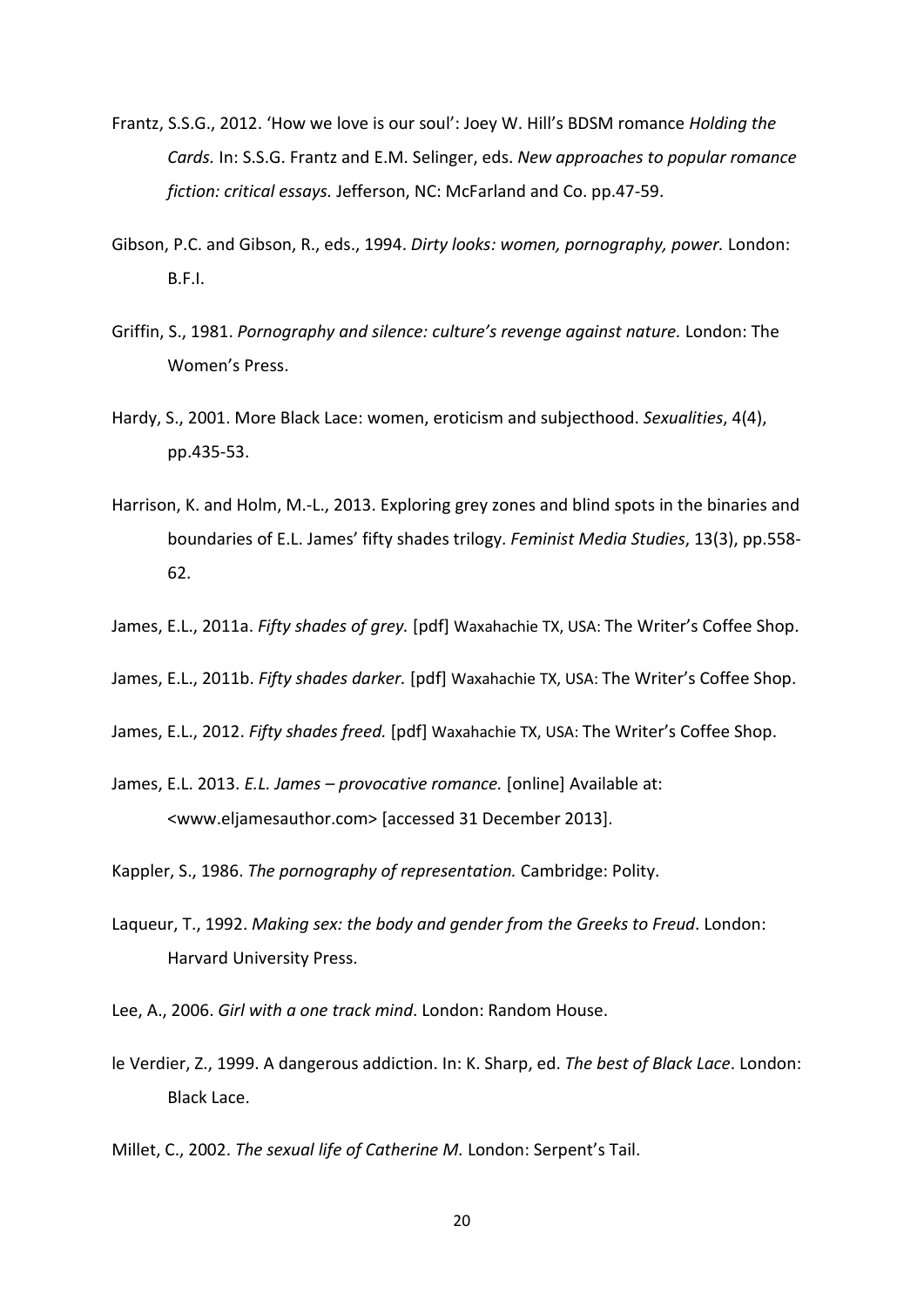Melissa P., 2004. *One hundred strokes of the brush before bed.* London: Serpent's Tail.

Nilson, M., 2013. From *The Flame and the Flower* to *Fifty Shades of Grey*. *Akademisk Kvarter*, 7, Fall, pp.119-31.

Nin, A., 1978. *Delta of Venus*. London: Nexus.

- Réage, P., 1954. *Story of O.* London: Corgi Press, 1972.
- Rubin, G., 1984. Thinking sex: notes for a radical theory of the politics of sexuality. In: C.S. Vance, ed. *Pleasure and danger: exploring female sexuality.* Boston: R.K.P.
- Segal, L. and McIntosh, M. eds., 1992. *Sex exposed: sexuality and the pornography debate*. London: Virago Press.
- Sharp, K. ed., 1999. *The Black Lace book of women's sexual fantasies.* London: Black Lace.
- Sigel, L.Z., 2002. *Governing pleasures: pornography and social change in England, 1815- 1914*. London: Rutgers University Press.
- Sinclair, Cherise, 2011 *Masters of the Shadow Lands 5: Make Me, Sir.* San Francisco: Loose ID LLC.
- Sonnet, E., 1999. "Erotic fiction by women for women": the pleasures of post-feminist heterosexuality. *Sexualities*, 2(2), pp.167-87.
- Stoddart, J., 2000. She's gotta have it. *The Observer Magazine*, 10 September.
- Tsaros, A., 2013. Consensual non-consent: comparing E.L. James's *Fifty Shades of Grey* and Pauline Réage's *Story of O*. *Sexualities*, 16(8), pp.864-79.
- Wardrop, S., 1995. The heroine is being beaten: Freud, sadomasochism, and reading the romance. *Style*, 29(3), pp. 459-74.
- Weiss, M., 2012. BDSM and Feminism: notes on an impasse. *Tenured Radical*. Available at: <http://chronicle.com/blognetwork/tenuredradical/2012/05/bdsm-and-feminismnotes-on-an-impasse/> [Accessed 29 August 2014].